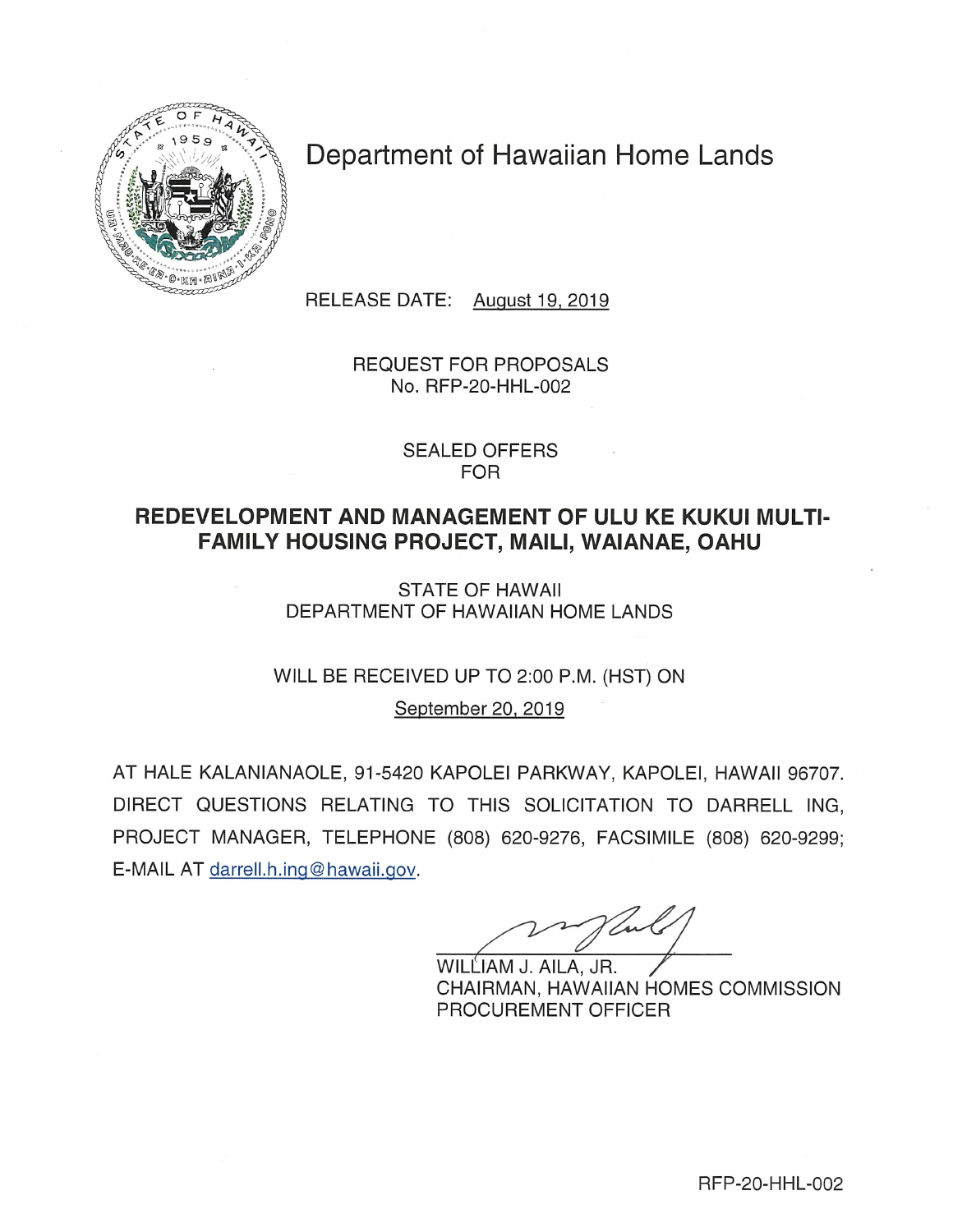### **TABLE OF CONTENTS**

| <b>SECTION ONE:</b>                                                                      | INTRODUCTION, TERMS AND ACRONYMS, AND KEY DATES1                                                                   |
|------------------------------------------------------------------------------------------|--------------------------------------------------------------------------------------------------------------------|
| <b>SECTION TWO:</b>                                                                      |                                                                                                                    |
| <b>SECTION THREE:</b>                                                                    |                                                                                                                    |
| <b>SECTION FOUR:</b>                                                                     |                                                                                                                    |
| <b>SECTION FIVE:</b>                                                                     | <b>CONTRACTOR SELECTION AND CONTRACT AWARD 14</b>                                                                  |
| <b>SECTION SIX:</b>                                                                      |                                                                                                                    |
| <b>SECTION SEVEN:</b>                                                                    |                                                                                                                    |
| <b>ATTACHMENT 1</b><br><b>ATTACHMENT 2</b><br><b>ATTACHMENT 3</b><br><b>ATTACHMENT 4</b> | OFFER FORM, OF-1<br>OFFER FORM, OF-1A<br>OFFER FORM, OF-2<br>NOTICE OF INTENT TO OFFER                             |
| <b>EXHIBIT A</b>                                                                         | <b>GENERAL PROVISIONS</b>                                                                                          |
| <b>EXHIBIT B</b>                                                                         | AG 103D GENERAL CONDITIONS                                                                                         |
| <b>EXHIBIT C</b>                                                                         | <b>OVERVIEW OF THE RFP PROCESS</b>                                                                                 |
| <b>EXHIBIT D</b>                                                                         | DHHL GENERAL CONSTRUCTION CONDITIONS                                                                               |
| <b>EXHIBIT E</b>                                                                         | <b>BOND FORMS</b>                                                                                                  |
| <b>EXHIBIT F</b>                                                                         | WAGE RATE SCHEDULE BULLETIN NO. 494                                                                                |
| <b>EXHIBIT G</b>                                                                         | APPRENTICE SCHEDULE NO. 494                                                                                        |
| <b>EXHIBIT H</b>                                                                         | GENERAL DECISION NUMBER HI190001 01/04/2019                                                                        |
| EXHIBIT I                                                                                | SAMPLE DEVELOPMENT AGREEMENT                                                                                       |
| <b>EXHIBIT J</b>                                                                         | SITE AND FACILITY ASSESSMENT FOR ULU KE KUKUI TRANSI-<br>TIONAL HOUSING (GROUP 70 INTERNATIONAL, OCTOBER 31, 2017) |
| <b>EXHIBIT K</b>                                                                         | HAR TITLE 10, DHHL, CH. §10-7 (DRAFT)                                                                              |
| <b>EXHIBIT L</b>                                                                         | HHFDC AFFORDABLE RENT GUIDELINES FOR HONOLULU COUNTY<br>(2018)                                                     |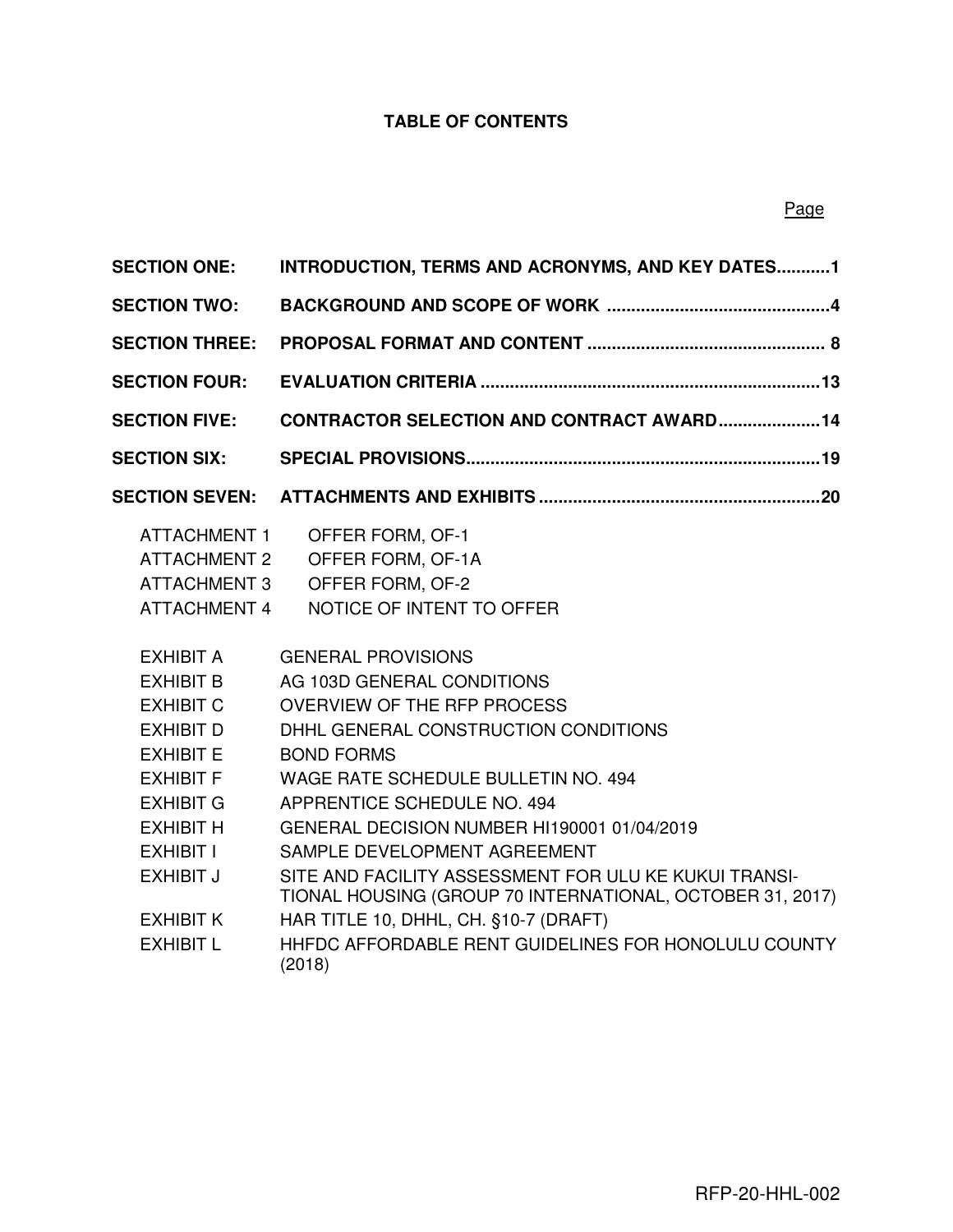#### **SECTION ONE**

#### **INTRODUCTION, TERMS AND ACRONYMS, KEY DATES**

### **1.1 INTRODUCTION**

The State Department of Hawaiian Home Lands (DHHL) is issuing this Request for Proposals (RFP) to procure the services of developer to renovate, operate and maintain the Ulu Ke Kukui multi-family residential housing facility in Maili, Wai'anae, O'ahu.

### **1.2 CANCELLATION**

The RFP may be cancelled and any or all proposals rejected in whole or in part, without liability to the State, when it is determined to be in the best interest of the State.

### **1.3 TERMS AND ACRONYMS USED THROUGHOUT THE SOLICITATION**

| <b>BAFO</b> |     | <b>Best and Final Offer</b>                                                         |
|-------------|-----|-------------------------------------------------------------------------------------|
| CPO         | $=$ | <b>Chief Procurement Officer</b>                                                    |
| <b>DAGS</b> | $=$ | Department of Accounting and General Services                                       |
| <b>DHHL</b> | $=$ | Department of Hawaiian Home Lands                                                   |
| GC          | $=$ | 103D General Conditions, issued by the Department of the<br><b>Attorney General</b> |
| GET         | $=$ | <b>General Excise Tax</b>                                                           |

Area Median Income (AMI) – the median income for a County as defined by HUD, and as adjusted for family size.

Chairman – Chairman of the Hawaiian Homes Commission. The Chairman also serves as the Director of the Department of Hawaiian Home Lands and is the Procurement Officer for the department.

Commission – The Hawaiian Homes Commission (HHC).

Contact Person – The person designated by the Department to receive various communications in writing to the Department in conjunction with the project.

Contractor or Developer – The entity selected as a result of this solicitation which executes the Development Agreement.

Department of Hawaiian Home Lands (DHHL or Department) – A public body responsible for administering the day-to-day operations of the Hawaiian Homes Commission Act of 1920, as amended.

Offeror – Any individual, partnership, firm, corporation, joint venture, or representative or agent, submitting an offer in response to this solicitation.

Procurement Officer – The contracting officer for the State of Hawaii, Department of Hawaiian Home Lands.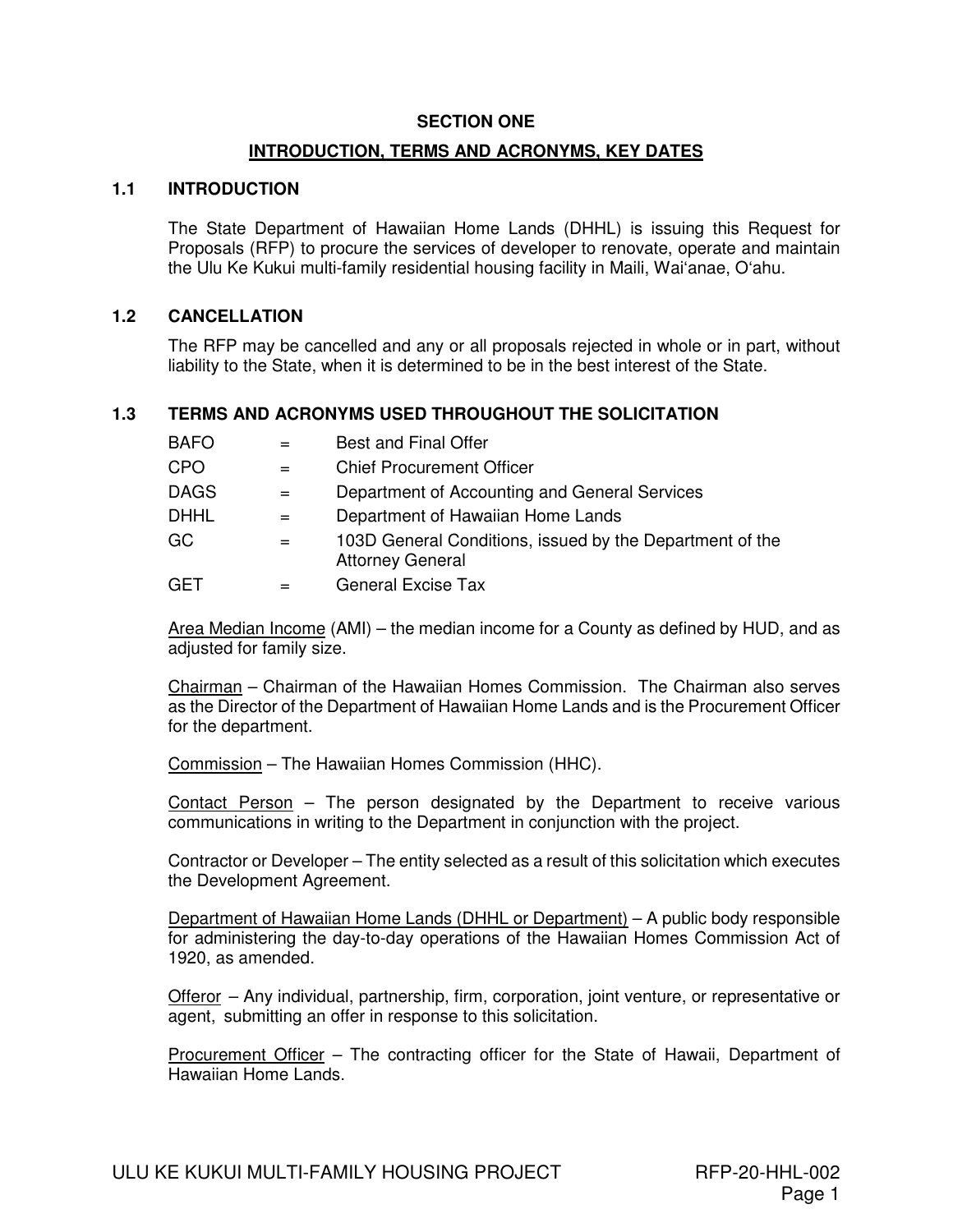Proposal – A document submitted by an Offeror in the prescribed manner in response to this RFP.

State – The State of Hawaii acting through its authorized representative.

### **1.4 RFP SCHEDULE AND SIGNIFICANT DATES**

The schedule set out herein represents the State's best estimate of the schedule that will be followed. All times indicated are Hawaii Standard Time (HST). If a component of this schedule, such as "Proposal Due" date is delayed, the rest of the schedule will likely be shifted by the same number of days. The approximate schedule is as follows:

| <b>Release of Request for Proposals.</b>                                                        | 8/19/19  |
|-------------------------------------------------------------------------------------------------|----------|
| Deadline for DHHL to receive written inquiries to be answered at the<br>Pre-proposal Conference | 8/27/19  |
| <b>Pre-proposal Conference</b>                                                                  | 8/29/19  |
| Location: Ulu Ke Kukui Community Center, 87-576 Kula'aupuni Street,<br>Waianae, HI 96792        |          |
| Final deadline for written inquiries                                                            | 9/6/19   |
| Deadline for DHHL to receive Notices of Intent to Offer                                         | 9/3/19   |
| DHHL's responses to offerors' written inquiries distributed                                     | 9/13/19  |
| <b>Proposals Due</b>                                                                            | 9/20/19  |
| Location: DHHL, 91-5420 Kapolei Parkway, Kapolei, HI, 96707                                     |          |
| Determination of "Priority List" Offerors                                                       | 9/27/19  |
| Discussion with Priority Listed Offerors (if necessary)                                         | 10/4/19  |
| Best and Final Offer (if necessary)                                                             | 10/18/19 |
| Notice of Award                                                                                 | 11/4/19  |
| <b>Contract Start Date</b>                                                                      | 11/25/19 |

Solicitation documents may be obtained at the State Procurement Office (SPO) website:

https://hands.ehawaii.gov/hands/opportunities

There is no fee assessment to download the RFP documents from the SPO website. It is the responsibility of potential offerors to check the SPO website for any addenda issued by DHHL.

### **1.5 PRE-PROPOSAL CONFERENCE**

The purpose of the pre-proposal conference is to provide Offerors an opportunity to be briefed on this procurement and to ask any questions about this procurement. The preproposal conference is not mandatory, however, Offerors are encouraged to attend to gain a better understanding of the requirements of this RFP.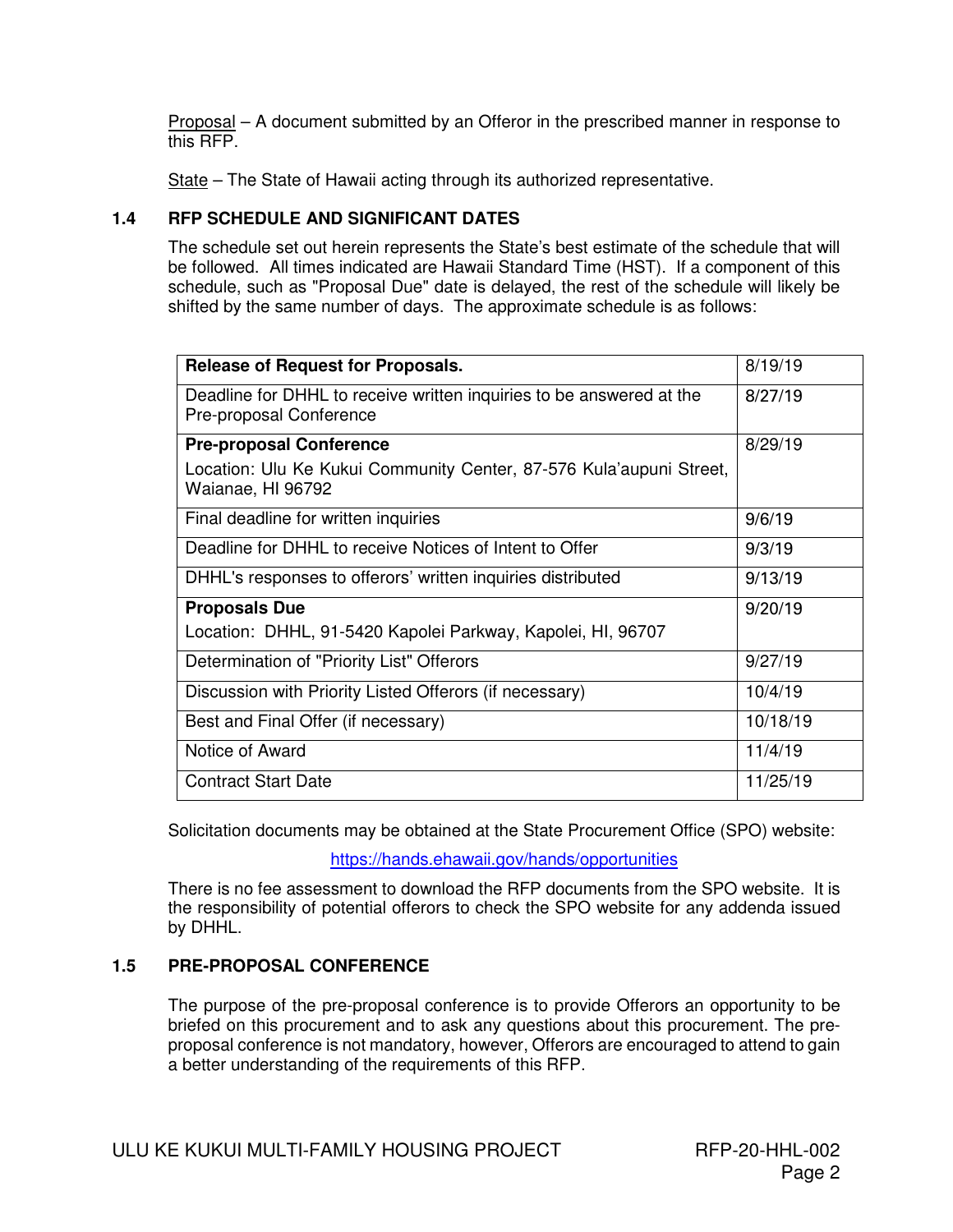Offerors are advised that anything discussed at the pre-proposal conference does not change any part of this RFP. All changes and/or clarifications to this RFP shall be done in the form of an addendum.

The pre-proposal conference will be held as follows:

| Date: | August 29, 2019 |
|-------|-----------------|
|-------|-----------------|

Time: 9:00 am

Location: Ulu Ke Kukui Community Center 87-576 Kula'aupuni Street Waianae, HI 96792

A tour of the facilities will be conducted following the pre-proposal conference.

### **1.6 QUESTIONS AND ANSWERS PRIOR TO OPENING OF PROPOSALS**

All questions shall be submitted by the due date specified in Section 1.4, *RFP Schedule* and Significant Dates, as amended.

The State will respond to questions through Addenda/Amendments by the date specified in Section 1.4, RFP Schedule and Significant Dates, as amended.

### **1.7 NOTICE OF INTENT TO SUBMIT OFFER**

In accordance with Section 103D-310, Hawaii Revised Statutes, and Section 3-122-111, Hawaii Administrative Rules, a written notice of intention to submit an offer must be submitted to the Chairman, who is the officer charged with letting the contract. The notice may be faxed, hand carried, mailed or e-mailed to the office indicated in the Request for Proposals.

The written notice must be received by the office indicated in the Request for Proposals no later than 2:00 p.m. on the tenth calendar day prior to the day designated for receipt of proposals. If the tenth calendar day prior to the day designated for receipt of proposals is a Saturday, Sunday, or legal State holiday, then the written notice must be received by the Department no later than 2:00 p.m. on the last working day immediately prior to said Saturday, Sunday, or legal State holiday. The written notice will be time stamped when received. The time designated by the time stamping device in said office shall be official. If the written notice is hand carried, then the bearer is responsible to ensure that the notice is time stamped. If the notice is faxed, the time of receipt by the Department fax machine shall be official.

It is the responsibility of the prospective Offeror to ensure that the written notice of intention to bid is received in time and the Department assumes no responsibility for failure of timely delivery caused by the prospective Offeror or by any method of conveyance chosen by the prospective Offeror.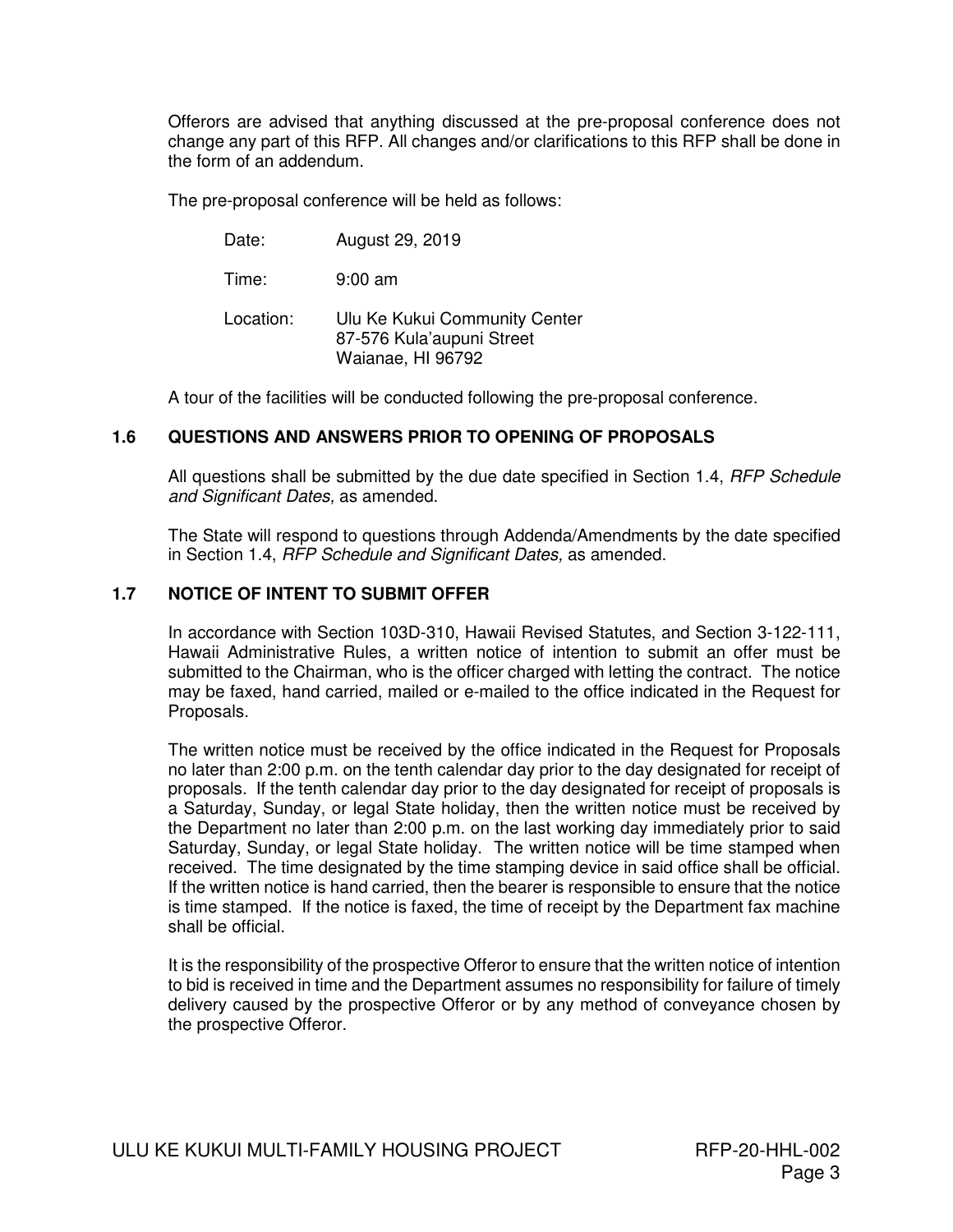#### **SECTION TWO**

#### **BACKGROUND AND SCOPE OF WORK**

#### **2.1 PROJECT OVERVIEW AND HISTORY**

The property is currently under lease from DHHL to the Hawaii Public Housing Authority. The lease will expire on November 24, 2019. In anticipation of the return of the property, DHHL is issuing this solicitation because it does not have the capacity to operate and manage a residential rental facility.

The Ulu Ke Kukui transitional housing facilities were constructed in 2007. Group 70 International conducted an assessment of the facilities in 2017 (Exhibit J). The facilities consist of:

Five residential buildings. Each building has 16 units that include 8 two-bedroom units and 8 studio units. (Note: the units were designed such that a two-bedroom unit and adjacent studio could be joined to create a three-bedroom unit.) There are communal washing machines and a laundry area outside of each building. There are also solar water heater panels on each building.

The existing administration building includes offices, classrooms, a cafeteria, commercial kitchen and two early child care centers.

There are marked parking stalls and ADA stalls in the parking lots. There are fire lanes with fire hydrants on three sides of the facility.

The facilities are on approximately five acres of an 85-acre parcel. A neighboring facility, Ho'omalu O Na Kamali'i is leased to the State Department of Human Services. Forty acres of the southern portion of the parcel is leased to Kamehameha Schools, which has constructed and is operating an early learning center. The remaining 39 acres is being planned for DHHL residential development.

### **2.2 SCOPE OF WORK**

All services and for whom services are to be provided for shall be in accordance with this RFP, including its attachments and any addenda.

- **2.2.1 Department's Project Objectives.** Proposals shall consider the Department's objectives for this project, which are summarized as follows:
	- a. To provide a housing opportunity to native Hawaiians in the moderate and low income brackets (below 100% of AMI as determined by HUD).
	- b. To develop a prototype rental program that provides housing for beneficiaries who need time to become financially qualified to purchase a house on a homestead lot.
	- c. To provide a housing opportunity to native Hawaiians who are homeless.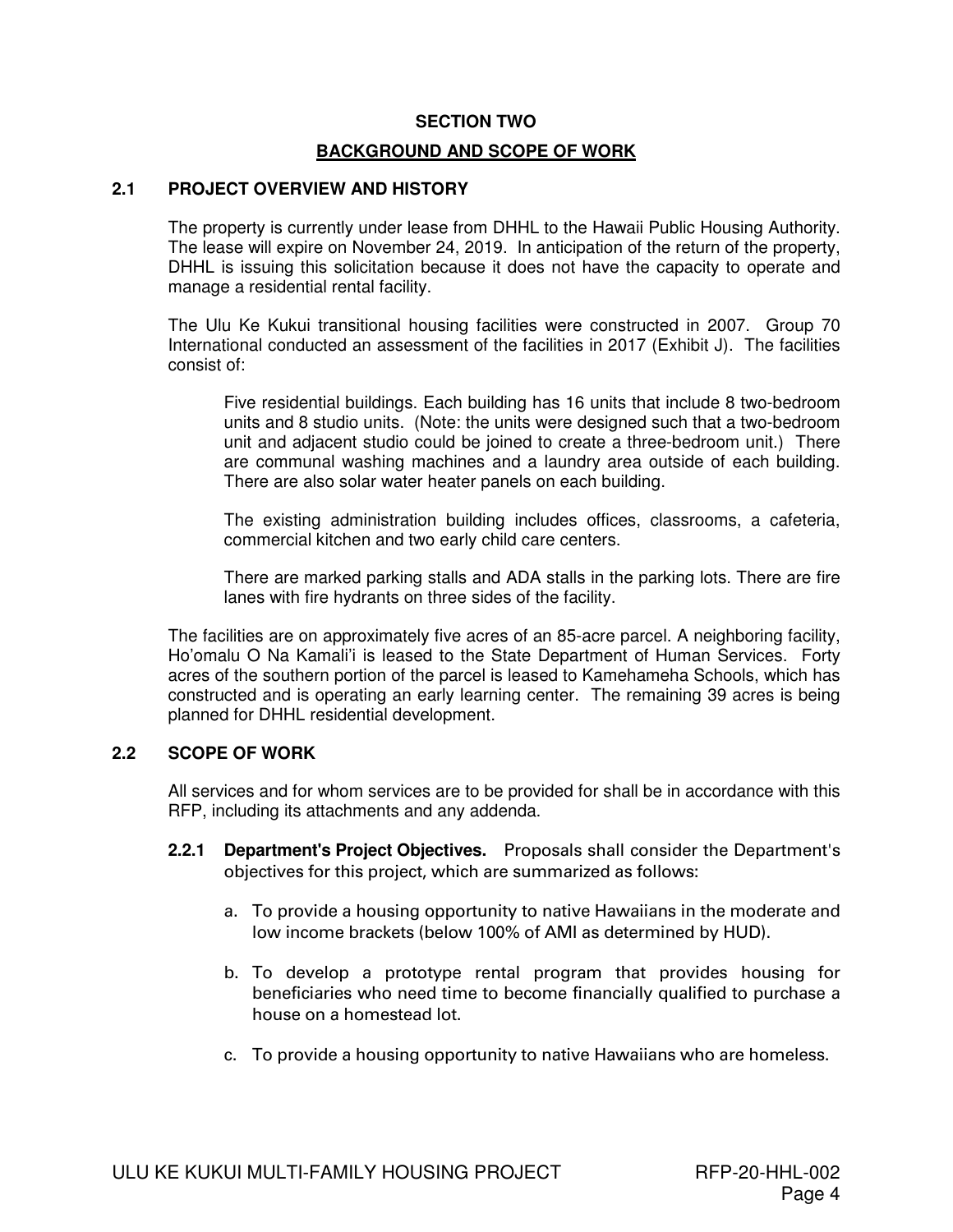d. Kupuna housing may be considered, however the distance to bus stops on Farrington may be too far for most to walk, so transportation services would be required.

### **2.2.2 Developer's Responsibilities**

- a. Assemble and coordinate a management team for the project. Identify the team captain who shall be the authorized representative for the entire project.
- b. Design and construct improvements as necessary, prior to re-opening the project for occupancy, including but not limited to, replacement of appliances or furnishings, and conversion of some or all units to threebedroom units.
- c. Arrange sources and funds for all capital necessary to renovate, maintain, and rent the apartments in accordance with the Development Agreement. Explore alternative funding mechanisms including, affordable housing tax credits, and grants or loans from other public agencies or private sources.
- d. Developer shall assume the responsibilities as the responsible entity per 24 CFR part 58, to include, but not be limited to compiling the environmental review record.
- e. Obtain all necessary operating permits and approvals from appropriate State and County agencies.
- f. Market and rent all dwelling units, including advertising, conducting information/orientation meetings, processing rental applications and contracts. Maximum rental rates shall be per guidelines published by Hawaii Housing Finance and Development Corporation (HHFDC) based on HUD income limits (Exhibit L), and would include the cost of the following utilities: water, sanitary sewage services, electricity and gas (where applicable). Section 8 vouchers may be accepted.
- g. Collect and account for rents. Establish and enforce rules for collection of late or delinquent rent.
- h. Compile and certify periodic reports to DHHL regarding occupancy status and the income levels of the tenants.
- i. Establish and implement routine and emergency procedures, including House Rules, for operating the apartments. In accordance with proposed amendments to the Administrative Rules, the rental agreement shall comply with the Hawaii landlord and tenant code, chapter 521, HRS, and the Fair Housing Act insofar as they do not conflict with the Hawaiian Homes Commission Act.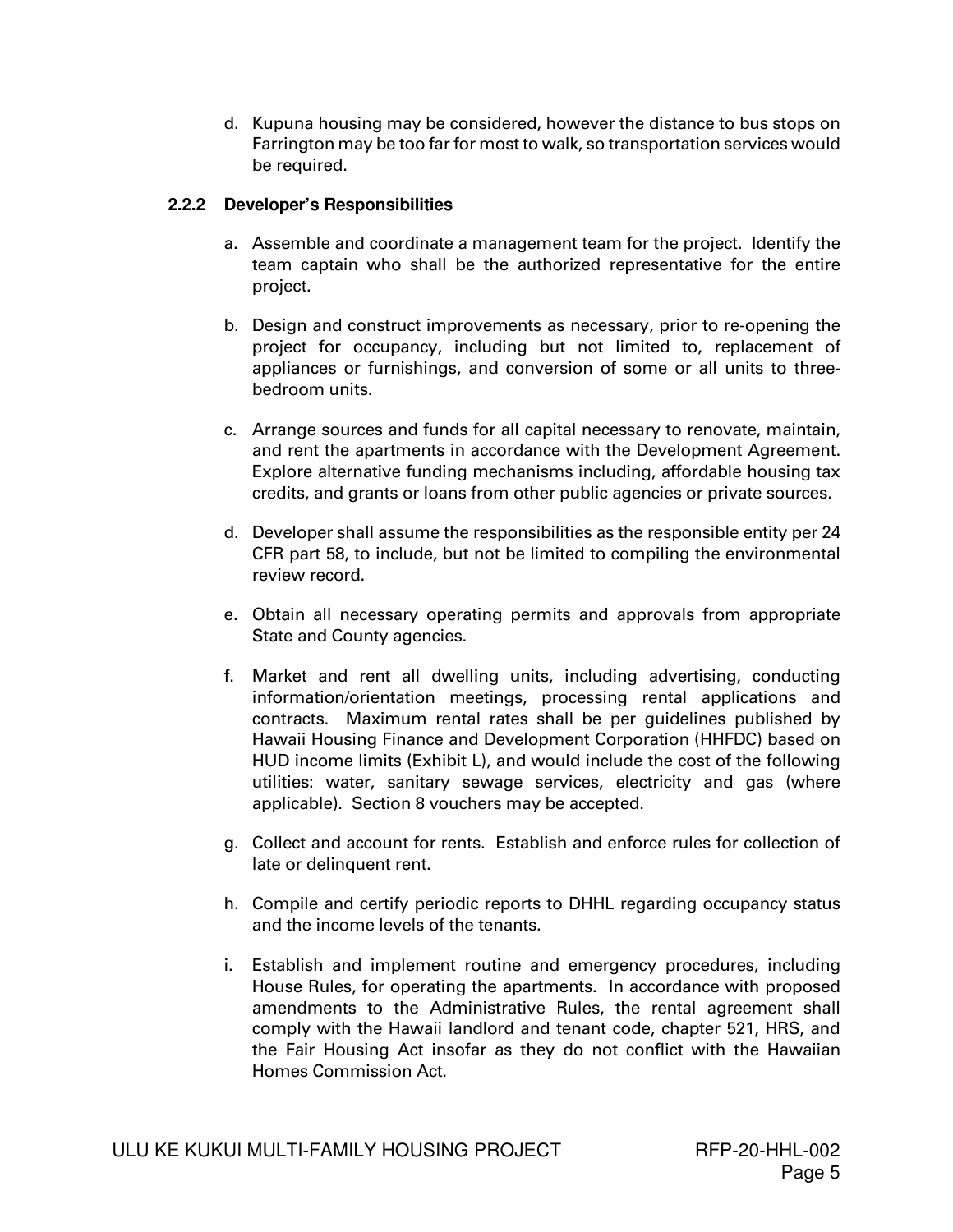- j. Establish a program and budget for long-term common area inspections, maintenance, repair, and replacement.
- k. Establish an assistance program for renters to become financially qualified to purchase a house. Components may include, but not be limited to financial literacy counseling, individual savings accounts (ISA), and career counseling.
- l. Provide any other services or functions the developer deems necessary for the unique circumstances of their proposal, including but not limited to the management and operation of the administrative building.

### **2.3 DEPARTMENT OF HAWAIIAN HOME LANDS RESPONSIBILITIES**

- a. Issue a 20-year Development Agreement to the selected developer for the project. The contract will include three options to extend for 10 years each.
- b. Conduct initial mailout to applicants on the Nanakuli and Waianae Area Residential Waiting Lists. Conduct mailouts to other eligible native Hawaiians from Department mailing lists as needed.
- c. Certify the native Hawaiian qualification status of potential renters.
- d. Assist with information/orientation meetings.
- e. Place DHHL multi-family administrative rules into effect.
- f. Provide HUD project-based Section 8 rental assistance to eligible renters.
- g. Co-ordinate with the appropriate State and County agencies to compare the DHHL waitlist with holders of Section 8 vouchers.

### **2.4 TERM OF CONTRACT**

The Development Agreement shall be for a period of 20 years. The contract will include three options to extend for 10 years each at the State's discretion.

### **2.5 CONTRACT ADMINISTRATOR**

For the purposes of this contract, Stewart Matsunaga, Acting Land Development Division Administrator, (808) 620-9283, or authorized representative, is designated the Contract Administrator.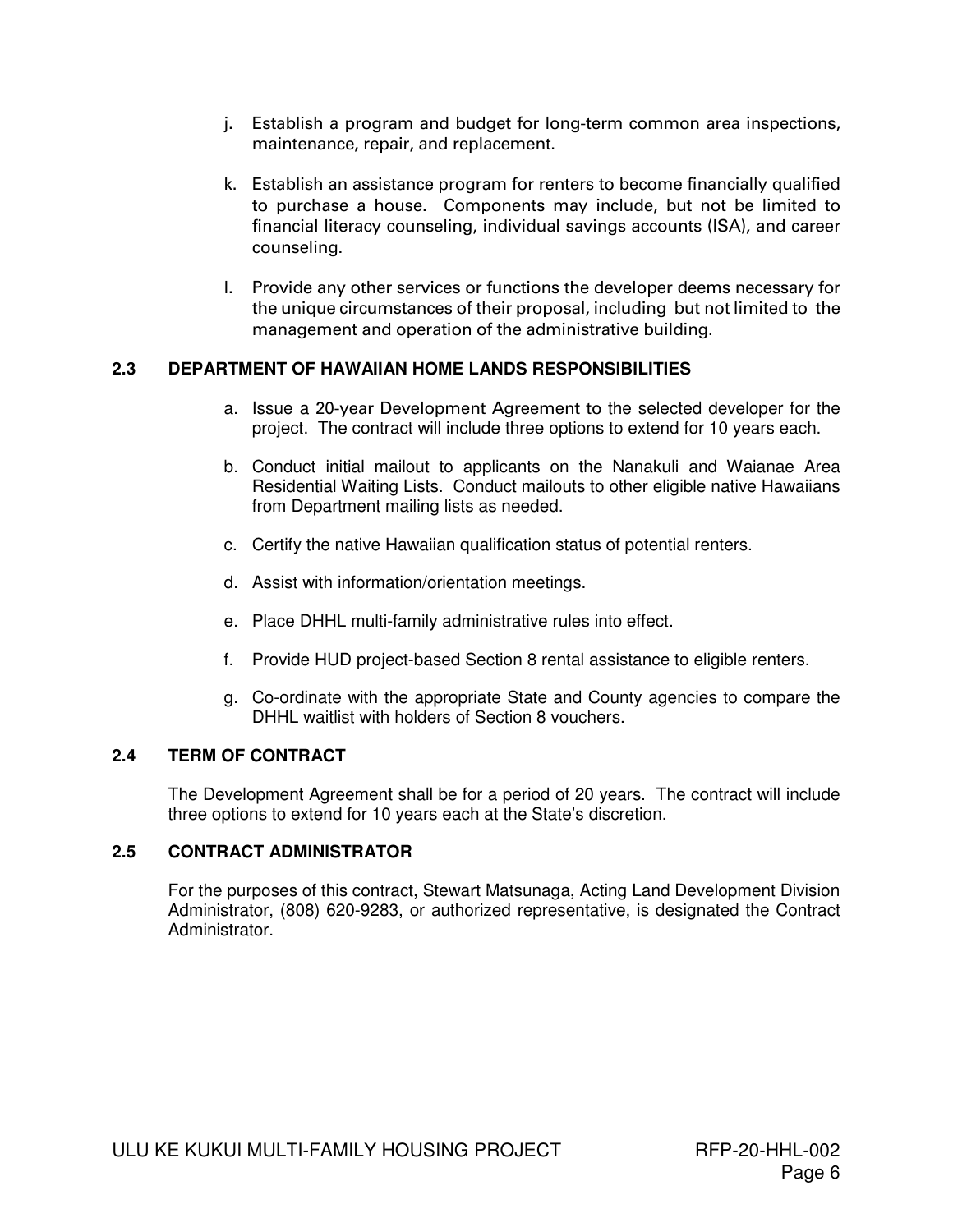### **2.6 OFFEROR QUALIFICATIONS**

Minimum Qualifications for Offerors, at the time the proposal is submitted:

- 1) A principal member of the Offeror's company must have at least five (5) years of development and rental housing operation experience in the State of Hawaii.
- 2) The Offeror shall name the person or team captain who will be responsible for day-today operations and oversight on this project. The team captain shall have had substantial responsibility in the operation of at least three (3) separate rental housing projects with at least one project consisting of thirty (30) or more units.
- 3) At the time of the submittal of the proposal, the Offeror must be authorized to do business in the State of Hawaii and have all licenses necessary to carry out the management of the Project. All persons and entities to be used on any design and construction work shall possess all required professional and other licenses issued by the State of Hawaii including, but not limited to, architects, engineers, contractors, subcontractors, and others.
- 4) At the time of submittal of the proposal, the Offeror shall not be in default or have failed to perform under any contract, agreement, development or design-build agreement, or lease with the State of Hawaii, and not have any outstanding judgments.
- 5) The Offeror shall provide its two (2) most recent audited annual financial statements, a statement of financial net worth, or statement of bonding capacity.

### **2.7 DISQUALIFICATION OF OFFERORS**

Any one or more of the following causes will be considered as sufficient for the disqualification of an Offeror and the rejection of its proposal or proposals:

- 1) Non-compliance with Section 103D-310 HRS.
- 2) Evidence of collusion among Offerors.
- 3) More than one proposal for the same work from an individual, firm, partnership, corporation or joint venture under the same or different name.
- 4) Delivery of proposals after the deadline specified in the advertisement calling for proposals.
- 5) Debarment or suspension pursuant to Section 103D-702, HRS.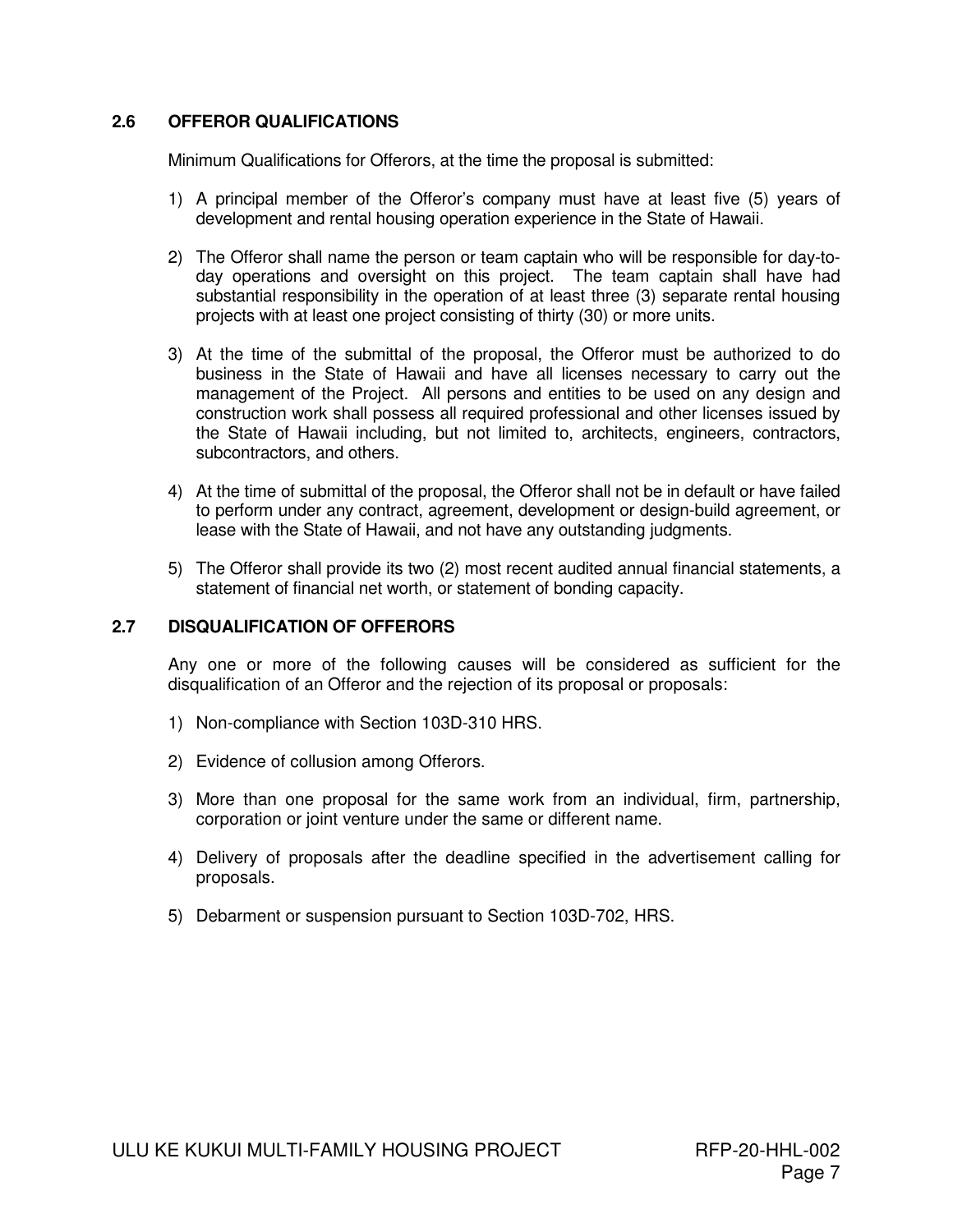#### **SECTION THREE**

#### **PROPOSAL FORMAT AND CONTENT**

### **3.1 OFFEROR'S AUTHORITY TO SUBMIT AN OFFER**

The State will not participate in determinations regarding an Offeror's authority to sell a product or service. If there is a question or doubt regarding an Offeror's right or ability to obtain and sell a product or service, the Offeror shall resolve that question prior to submitting an offer.

#### **3.2 REQUIRED REVIEW**

- 3.2.1 Before submitting a proposal, each Offeror must thoroughly and carefully examine this RFP, any attachment, addendum, and other relevant document, to ensure Offeror understands the requirements of the RFP. Offeror must also become familiar with State, local, and Federal laws, statutes, ordinances, rules, and regulations that may in any manner affect cost, progress, or performance of the work required.
- 3.2.2 Should Offeror find defects and questionable or objectionable items in the RFP, Offeror shall notify the Department of Hawaiian Home Lands in writing prior to the deadline for written questions as stated in the RFP Schedule and Significant Dates, as amended. This will allow the issuance of any necessary corrections and/or amendments to the RFP by addendum, and mitigate reliance of a defective solicitation and exposure of proposal(s) upon which award could not be made.

### **3.3 PROPOSAL PREPARATION COSTS**

Any and all costs incurred by the Offeror in preparing or submitting a proposal shall be the Offeror's sole responsibility whether or not any award results from this RFP. The State shall not reimburse such costs.

### **3.4 TAX LIABILITY**

- 3.4.1 State GET Exemption. It is intended that gross income derived from the construction of renovations and rental of residential units will be certified for exemption from Hawaii General Excise Taxes pursuant to Section 201G-116 HRS. The proposed budget shall not include any provision for GET.
- 3.4.2 Federal I.D. Number and Hawaii General Excise Tax License I.D. Offeror shall submit its current Federal I.D. No. and Hawaii General Excise Tax License I.D. number in the space provided on Offer Form, page OF-1, thereby attesting that the Offeror is doing business in the State and that Offeror will pay such taxes on all sales made to the State as applicable.

#### **3.5 PROPERTY OF STATE**

All proposals become the property of the State of Hawaii.

#### **3.6 CONFIDENTIAL INFORMATION**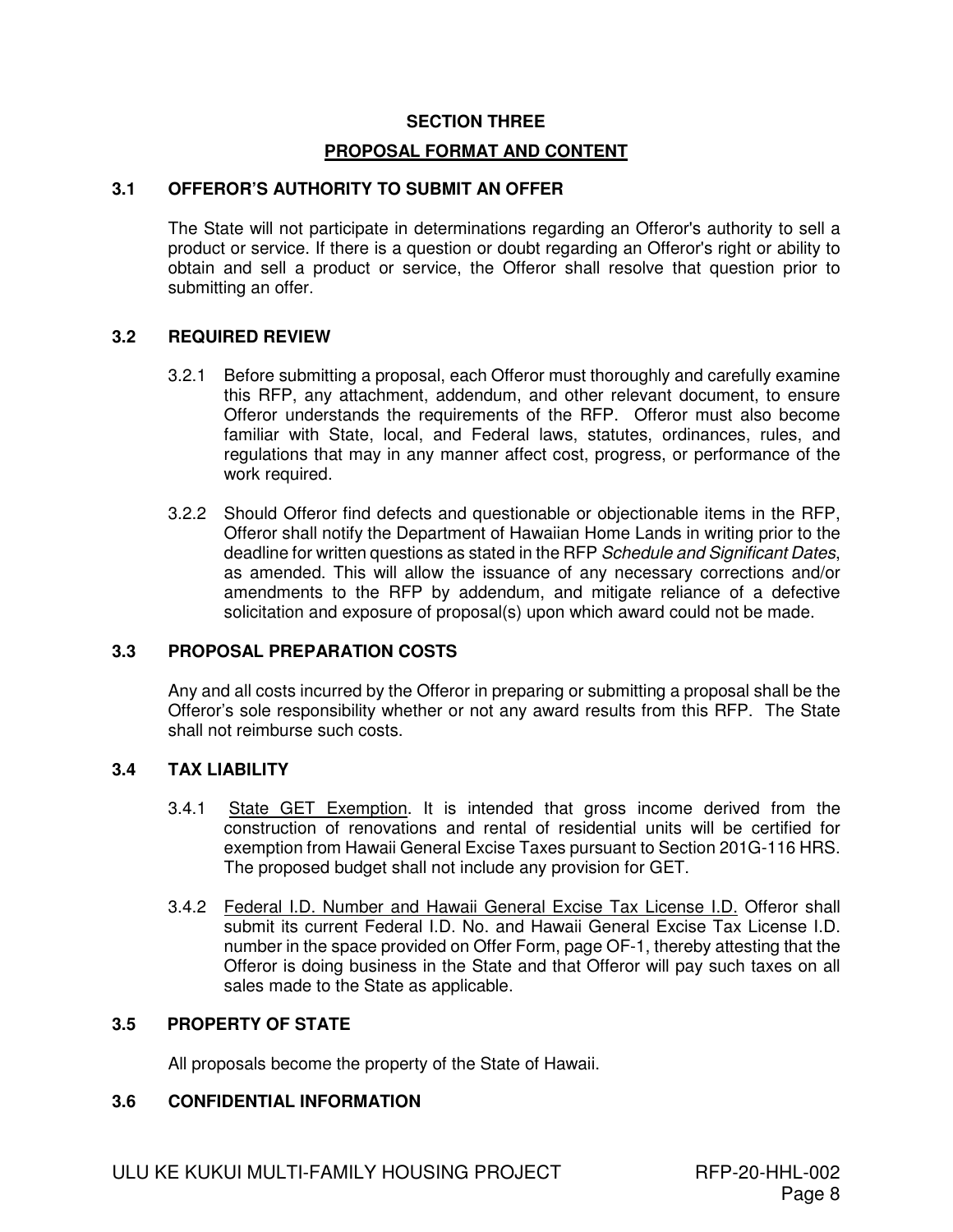- 3.6.1 If an Offeror believes that any portion of a proposal, offer, specification, protest, or correspondence contains information that should be withheld from disclosure as confidential, then the Offeror shall inform the Procurement Officer named on the cover of this RFP in writing and provided with justification to support the Offeror's confidentiality claim. Price is not considered confidential and will not be withheld.
- 3.6.2 An Offeror shall request in writing nondisclosure of information such as designated trade secrets or other proprietary data Offeror considers to be confidential. Such requests for nondisclosure shall accompany the proposal, be clearly marked, and shall be readily separable from the proposal in order to facilitate eventual public inspection of the non-confidential portion of the proposal.

### **3.7 EXCEPTIONS**

Should Offeror take any exception to the terms, conditions, specifications, or other requirements listed in the RFP, Offeror shall list such exceptions in this section of the Offeror's proposal. Offeror shall reference the RFP section where exception is taken, a description of the exception taken, and the proposed alternative, if any. The State reserves the right to accept or not accept any exceptions.

No exceptions to statutory requirements of the AG General Conditions shall be considered.

### **3.8 PROPOSAL OBJECTIVES**

- 3.8.1 One of the objectives of this RFP is to make proposal preparation easy and efficient, while giving Offerors ample opportunity to highlight their proposals. The evaluation process must also be manageable and effective.
- 3.8.2 Proposals shall be prepared in a straightforward and concise manner, in a format that is reasonably consistent and appropriate for the purpose. Emphasis will be on completeness and clarity and content.
- 3.8.3 When an Offeror submits a proposal, it shall be considered a complete plan for accomplishing the tasks described in this RFP and any supplemental tasks the Offeror has identified as necessary to successfully complete the obligations outlined in this RFP.
- 3.8.4 The proposal shall describe in detail the Offeror's ability and availability of services to meet the goals and objectives of this RFP as stated in Section 2.2 SCOPE OF WORK.
- 3.8.5 Offeror shall submit a proposal that includes an overall strategy, timeline and plan for the work proposed as well as expected results and possible shortfalls.

### **3.9 PROPOSAL FORMS**

3.9.1 To be considered responsive, the Offeror's proposal shall respond to and include all items specified in this RFP and any subsequent addendum. Any proposal offering any other set of terms and conditions that conflict with the terms and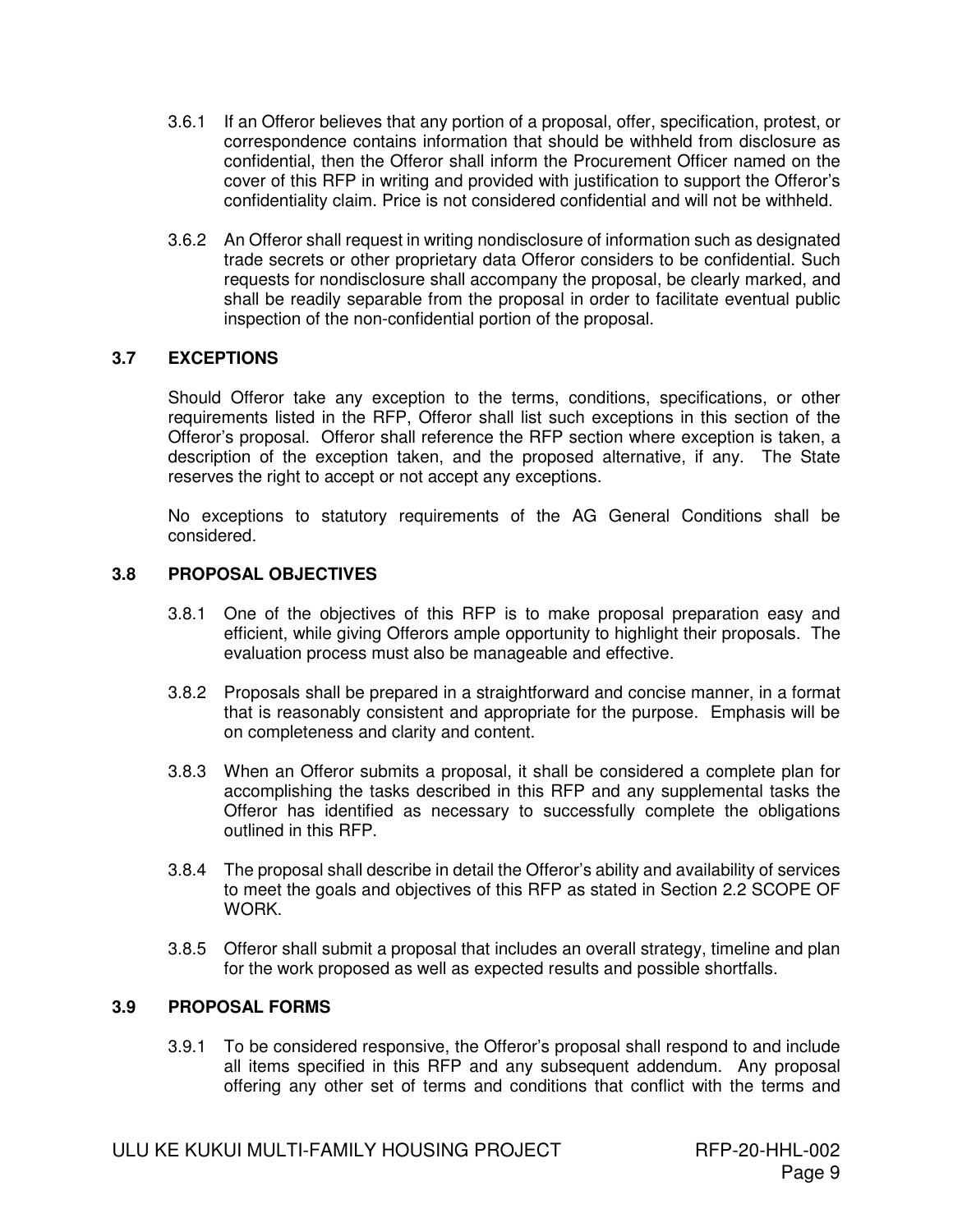conditions providing in the RFP or in any subsequent addendum may be rejected without further consideration.

3.9.2 Offer Form, OF-1. Offer Form, OF-1 is required to be completed using Offeror's exact legal name as registered with the Department of Commerce and Consumer Affairs, if applicable, in the appropriate space on Offer Form, OF-1 (SECTION SEVEN, Attachment 1). Failure to do so may delay proper execution of the Contract.

The Offeror's authorized signature on the Offer Form, OF-1 shall be an original signature in ink, which shall be required before an award, if any, can be made. The submission of the proposal shall indicate Offeror's intent to be bound.

- 3.9.3 Offer Form OF-1A, Experience and Capabilities. Development team information shall be submitted on Offer Form OF-1A (SECTION SEVEN, Attachment 2).
- 3.9.4 Offer Form, OF-2. Description of proposed programs and pricing shall be submitted on Offer Form OF-2 (SECTION SEVEN, Attachment 3). The rates shall be the all-inclusive cost, excluding the GET, to the State.
- 3.9.5 Handwritten offers are not acceptable.

### **3.10 PROPOSAL CONTENTS**

Proposals must:

- 3.10**.**1 Include a transmittal letter to confirm that the Offeror shall comply with the requirements, provisions, terms, and conditions specified in this RFP.
- 3.10**.**2 Include a signed Offer Form OF-1 with the complete name and address of Offeror's firm and the name, mailing address, telephone number, e-mail address, and fax number of the person the State should contact regarding the Offeror's proposal.
- 3**.**10**.**3 If subcontractor(s) will be used, append a statement to the transmittal letter from each subcontractor, signed by an individual authorized to legally bind the subcontractor and stating:
	- a. The general scope of work to be performed by the subcontractor;
	- b. The subcontractor's willingness to perform for the indicated.
- 3.10.4 Provide all of the information requested in this RFP in the order specified.
- 3.10.5 Be organized into sections, following the exact format using all titles, subtitles, and numbering, with tabs separating each section described below. Each section must be addressed individually and pages must be numbered.
	- a. Transmittal Letter
	- b. Offer Form, OF-1
	- c. Offer Form, OF-1A
	- d. Offer Form OF-2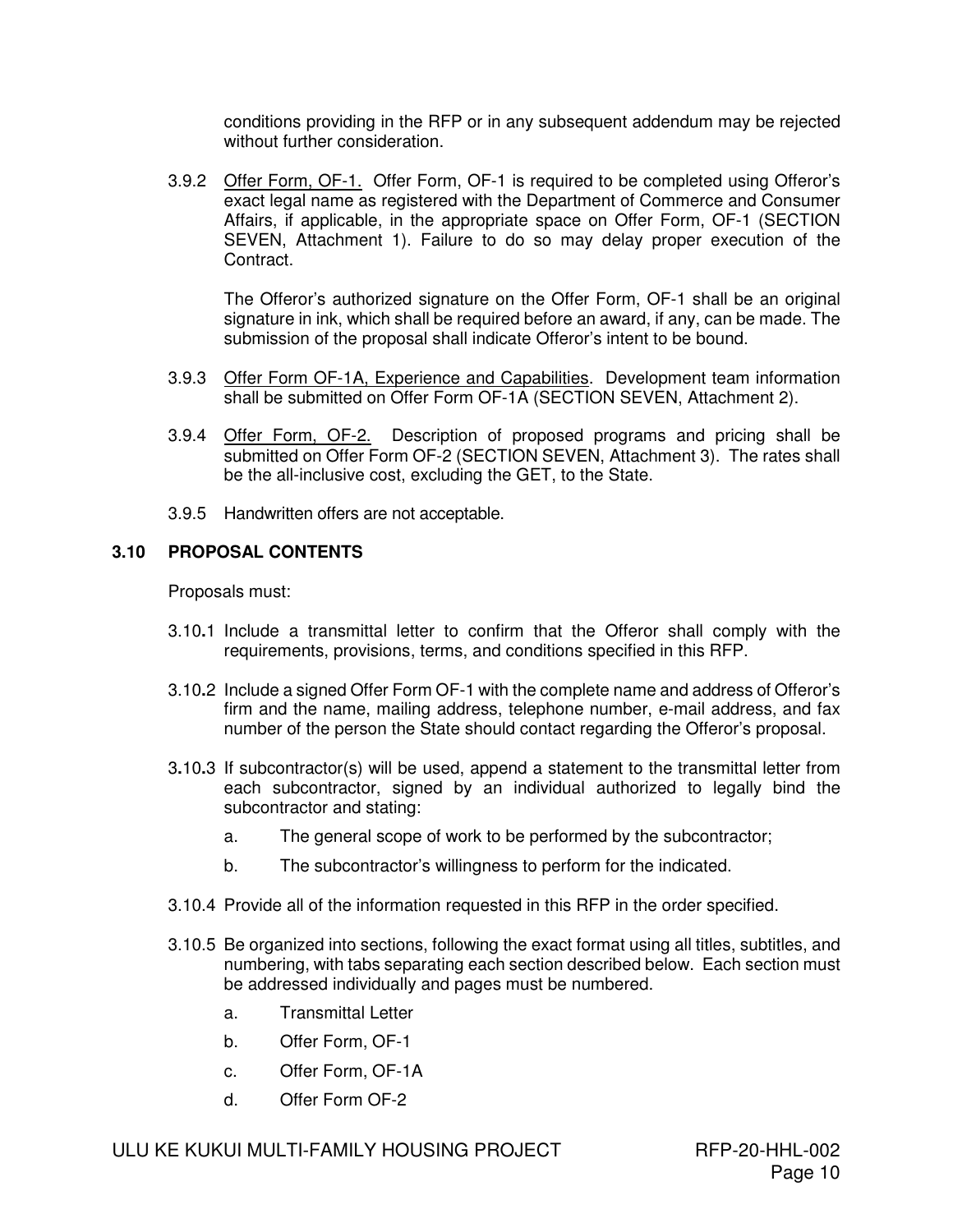### **3.11 RECEIPT AND REGISTER OF PROPOALS**

Proposals will be received and receipt verified by two or more procurement officials on or after the date and time specified in Section One, or as amended.

The register of proposals and proposals of the Offeror(s) shall be open to public inspection upon posting of award pursuant to section 103D-701, HRS.

### **3.12 BEST AND FINAL OFFER (BAFO)**

 If the State determines a BAFO is necessary, it shall request one from the Offeror. The Offeror shall submit its BAFO and any BAFO received after the deadline or not received shall not be considered.

### **3.13 MODIFICATION PRIOR TO SUBMITTAL DEADLINE OR WITHDRAWAL OF OFFERS**

- 3.13.1 The Offeror may modify or withdraw a proposal before the proposal due date and time.
- 3.13.2 Any change, addition, deletion of attachment(s) or data entry of an Offer may be made prior to the deadline for submittal of offers.

### **3.14 MISTAKES IN PROPOSALS**

- 3.14.1 Mistakes shall not be corrected after award of contract.
- 3.14.2 When the Procurement Officer knows or has reason to conclude before award that a mistake has been made, the Procurement Officer should request the offeror to confirm the proposal. If the Offeror alleges mistake, the proposal may be corrected or withdrawn pursuant to this section.
- 3.14.3 Once discussions are commenced or after best and final offers are requested, any priority-listed Offeror may freely correct any mistake by modifying or withdrawing the proposal until the time and date set for receipt of best and final offers.
- 3.14.4 If discussions are not held, or if the best and final offers upon which award will be made have been received, mistakes shall be corrected to the intended correct offer whenever the mistake and the intended correct offer are clearly evident on the face of the proposal, in which event the proposal may not be withdrawn.
- 3.14.5 If discussions are not held, or if the best and final offers upon which award will be made have been received, an Offeror alleging a material mistake of fact which makes a proposal non-responsive may be permitted to withdraw the proposal if: the mistake is clearly evident on the face of the proposal but the intended correct offer is not; or the Offeror submits evidence which clearly and convincingly demonstrates that a mistake was made.
- 3.14.6 Technical irregularities are matters of form rather than substance evident from the proposal document, or insignificant mistakes that can be waived or corrected without prejudice to other Offerors; that is, when there is no effect on price,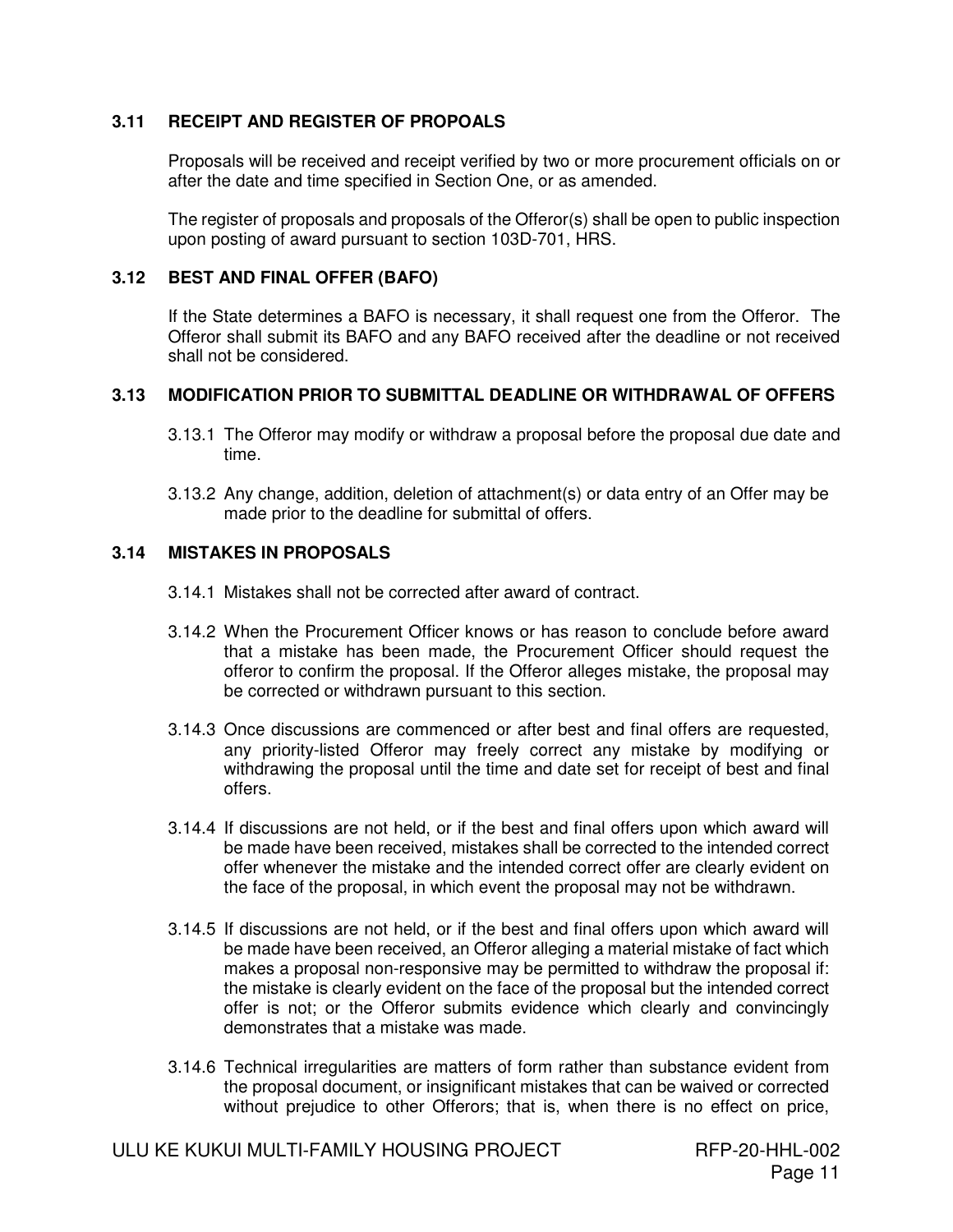quality, or quantity. If discussions are not held or if best and final offers upon which award will be made have been received, the Procurement Officer may waive such irregularities or allow an Offeror to correct them if either is in the best interest of the State. Examples include the failure of an Offeror to: return the number of signed proposals required by the request for proposals; sign the proposal, but only if the unsigned proposal is accompanied by other material indicating the Offeror's intent to be bound; or to acknowledge receipt of an amendment to the request for proposal, but only if it is clear from the proposal that the Offeror received the amendment and intended to be bound by its terms; or the amendment involved had no effect on price, quality or quantity.

### **3.15 RESPONSIBILITY FOR EXPENSES IN PREPARING PROPOSALS**

Offerors that respond to this RFP shall be solely responsible for all costs and expenses incurred in connection with responding to this RFP.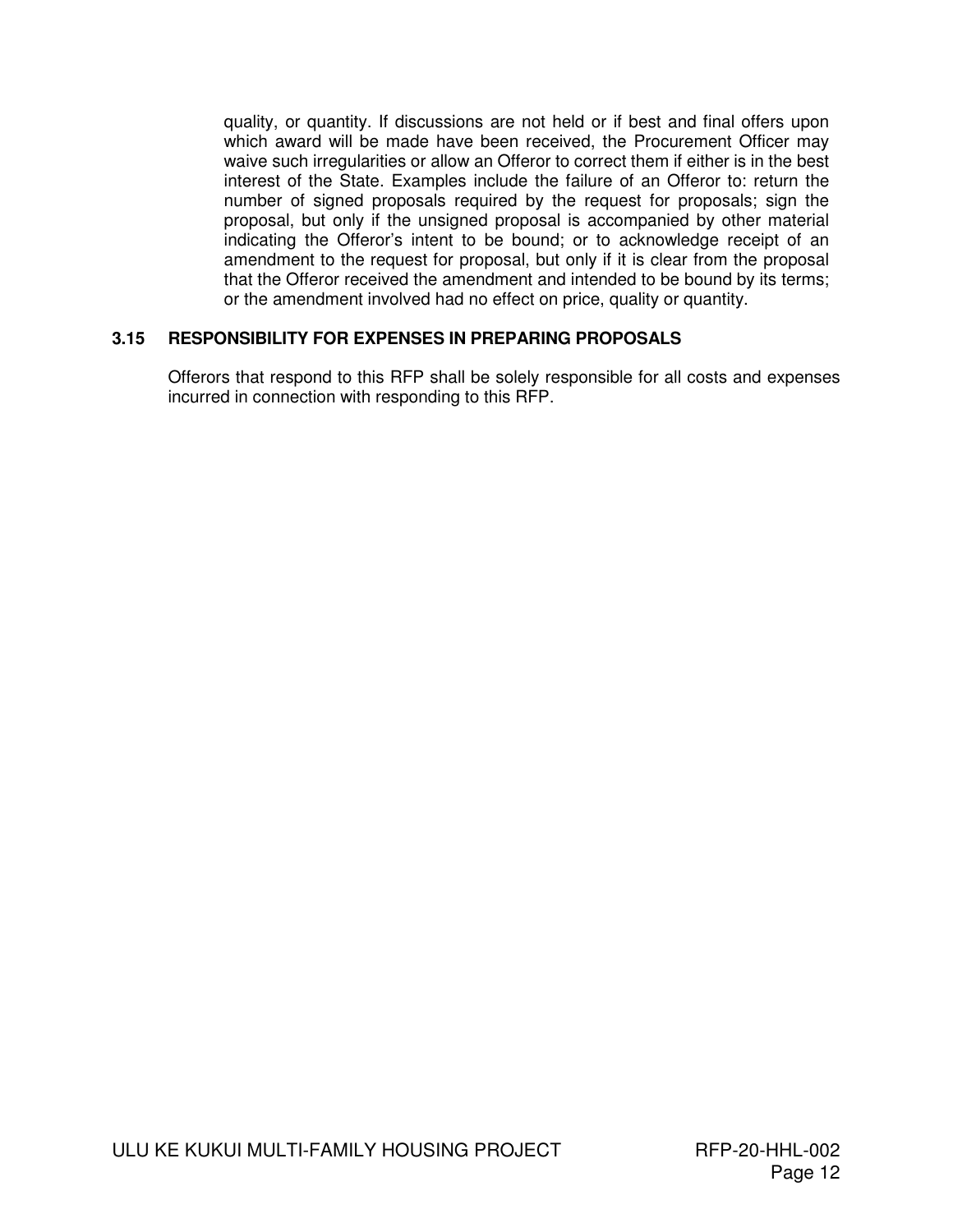### **SECTION FOUR**

### **EVALUATION CRITERIA AND CONTRACTOR SELECTION**

The award will be made to the responsible Offeror whose proposal is determined to be the most advantageous to the State based on the evaluation criteria listed in this section. **The total number of points used to score this contract is 100.** Evaluation of submitted proposals will be based on the following point distribution.

|    | <b>Criteria Description</b>                                                                       | <b>Points</b> |
|----|---------------------------------------------------------------------------------------------------|---------------|
| 1. | Previous experience, capability and proficiency in operation of<br>residential rental facilities. | 20            |
| 2. | Development Program                                                                               | 20            |
| 3. | <b>Rental rates</b>                                                                               | 15            |
| 4. | Proposed Renovations and Cost                                                                     | 15            |
| 3. | Project operating budget                                                                          | 10            |
| 4. | Financing program                                                                                 | 10            |
| 5. | Project operating program                                                                         | 10            |
|    | <b>TOTAL POSSIBLE POINTS</b>                                                                      | 100           |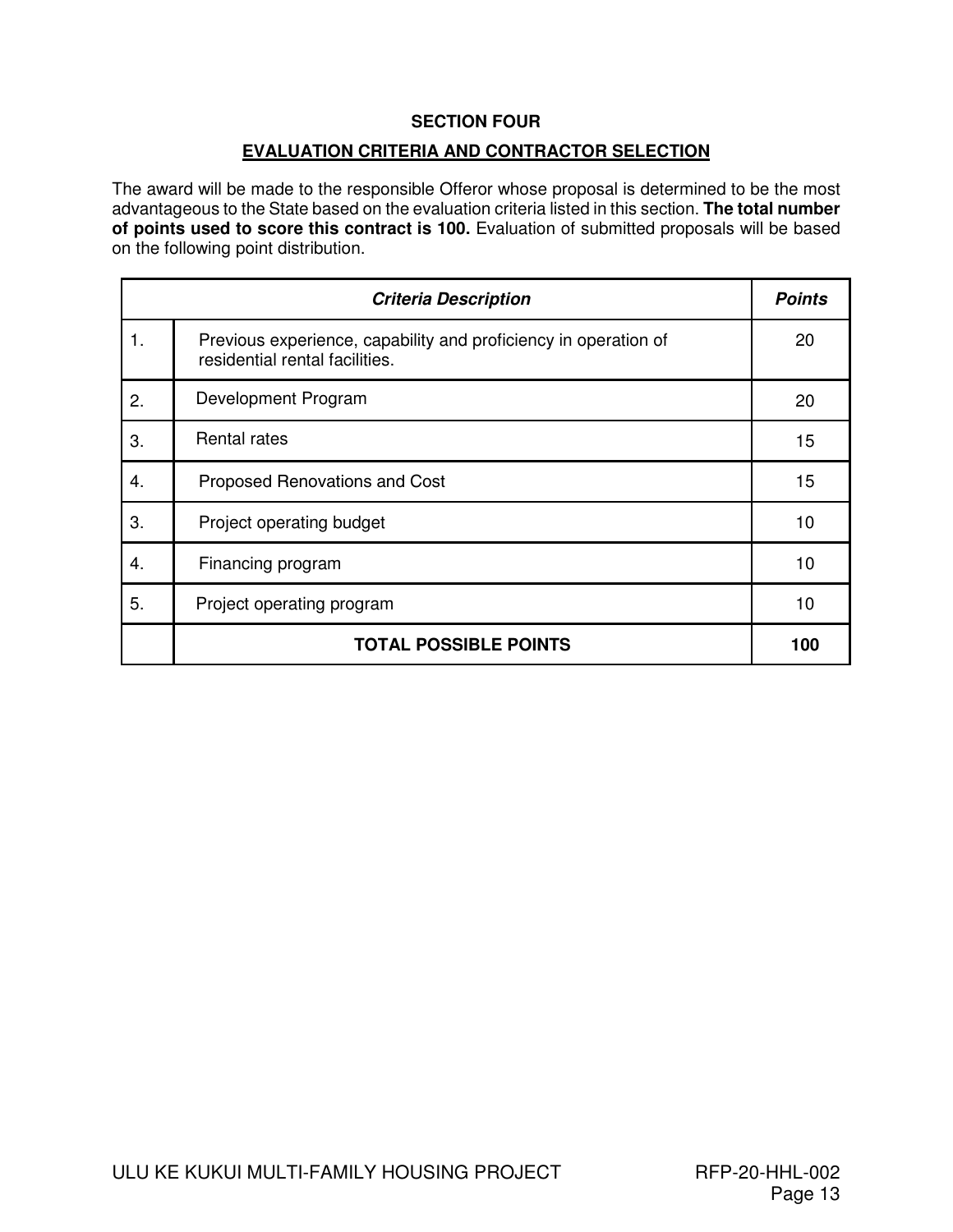#### **SECTION FIVE**

### **CONTRACTOR SELECTION AND CONTRACT AWARD**

### **5.1 EVALUATION OF PROPOSALS**

The Procurement Officer shall appoint an evaluation committee of at least three (3) qualified State employees to evaluate proposals. The evaluation will be based solely on the evaluation criteria set out in Section Four of this RFP.

Prior to holding any discussion, a priority list shall be generated consisting of offers determined to be acceptable or potentially acceptable. However, proposals may be accepted without such discussions.

If numerous acceptable and potentially acceptable proposals are submitted, the evaluation committee may limit the priority list to the three highest ranked, responsible Offerors.

#### **5.2 DISCUSSION WITH PRIORITY LISTED OFFERORS**

The State may invite priority listed Offerors to discuss their proposals to ensure thorough, mutual understanding. The State in its sole discretion shall schedule the time and location for these discussions, generally within the timeframe indicated in RFP Schedule and Significant Dates. The State may also conduct discussions with priority listed Offerors to clarify issues regarding the proposals before requesting Best and Final Offers, if necessary.

#### **5.3 AWARD OF CONTRACT**

Method of Award. Award will be made to the responsible Offeror whose proposal is determined to be the most advantageous to the State based on the evaluation criteria set forth in the RFP.

### **5.4 RESPONSIBILITY OF OFFERORS**

Offeror is advised that in order to be awarded a contract under this solicitation, Offeror will be required, to be compliant with all laws governing entities doing business in the State including the following chapters and pursuant to HRS §103D-310(c):

- 1. Chapter 237, General Excise Tax Law;
- 2. Chapter 383, Hawaii Employment Security Law;
- 3. Chapter 386, Worker's Compensation Law;
- 4. Chapter 392, Temporary Disability Insurance;
- 5. Chapter 393, Prepaid Health Care Act; and
- 6. §103D-310(c), Certificate of Good Standing (COGS) for entities doing business in the State.

The State will verify compliance on Hawaii Compliance Express (HCE).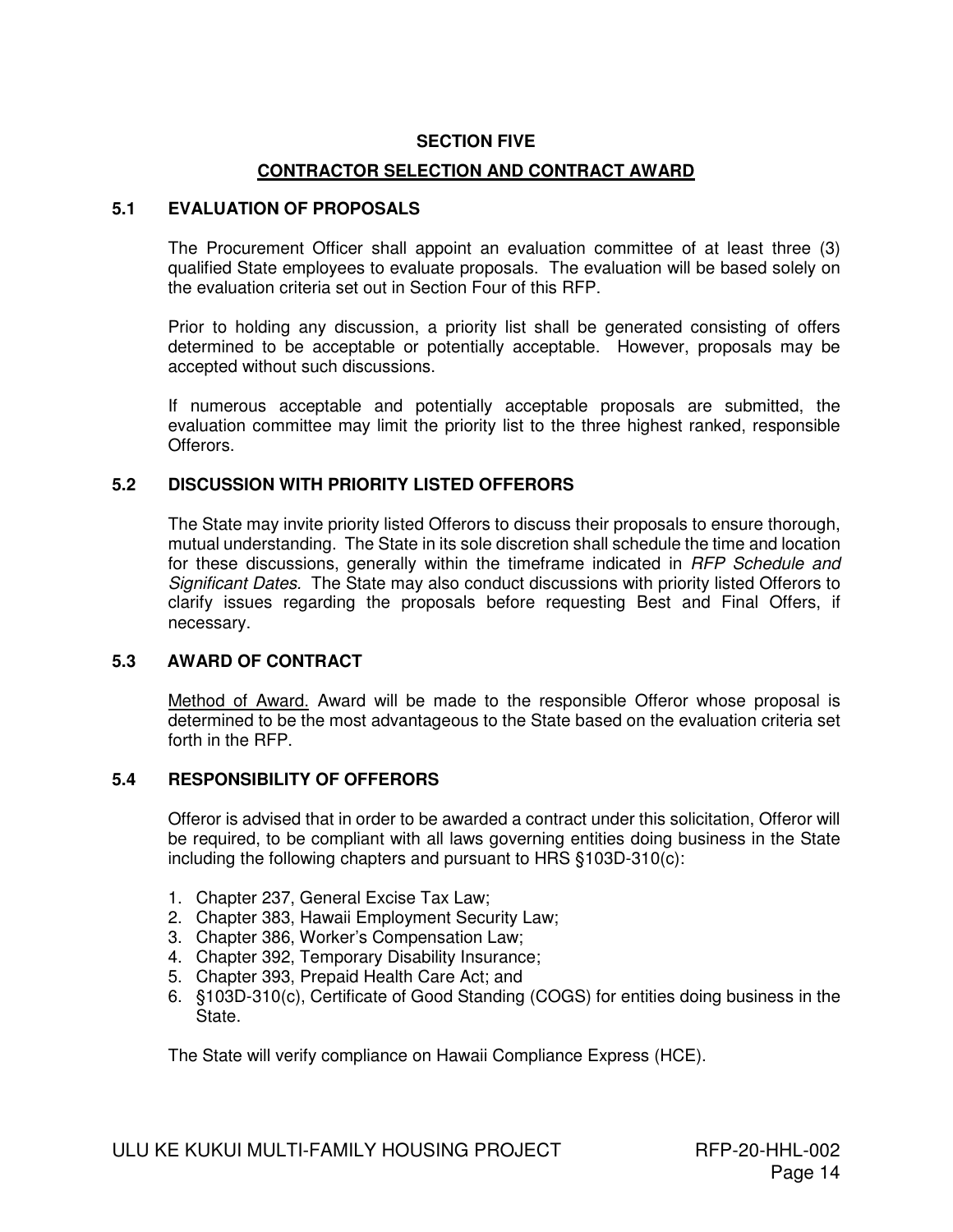Hawaii Compliance Express. The HCE is an electronic system that allows vendors/contractors/service providers doing business with the State to quickly and easily demonstrate compliance with applicable laws. It is an online system that replaces the necessity of obtaining paper compliance certificates from the Department of Taxation, Federal Internal Revenue Service; Department of Labor and Industrial Relations, and Department of Commerce and Consumer Affairs.

Vendors/contractors/service providers should register with (HCE) prior to submitting an offer at https://vendors.ehawaii.gov/hce/splash/welcome.html. The annual registration fee is \$12.00 and the 'Certificate of Vendor Compliance' is accepted for the execution of contract and final payment.

Timely Registration on HCE. Vendors/contractors/service providers are advised to register on HCE soon as possible. If a vendor/contractor/service provider is not compliant on HCE at the time of award, an Offeror will not receive the award.

### **5.5 PROPOSAL AS PART OF THE CONTRACT**

This RFP and all or part of the successful proposal may be incorporated into the contract.

### **5.6 PUBLIC EXAMINATION OF PROPOSALS**

Except for confidential portions, the proposals shall be made available for public inspection upon posting of award pursuant to HRS §103D-701.

If a person is denied access to a State procurement record, the person may appeal the denial to the office of information practices in accordance with HRS §92F-42(12).

### **5.7 DEBRIEFING**

Pursuant to HAR §3-122-60, a non-selected Offeror may request a debriefing to understand the basis for award.

A written request for debriefing shall be made within three (3) working days after the posting of the award of the contract. The Procurement Officer or designee shall hold the debriefing within seven (7) working days to the extent practicable from the receipt date of written request.

Any protest by the requestor following a debriefing, shall be filed within five (5) working days, as specified in HAR §103D-303(h).

### **5.8 PROTEST PROCEDURES**

Pursuant to HRS §103D-701 and HAR §3-126-3, an actual or prospective Offeror who is aggrieved in connection with the solicitation or award of a contract may submit a protest. Any protest shall be submitted in writing to the Procurement Officer at:

Honorable William J. Aila, Jr., Chairman Hawaiian Homes Commission Department of Hawaiian Home Lands 91-5420 Kapolei Parkway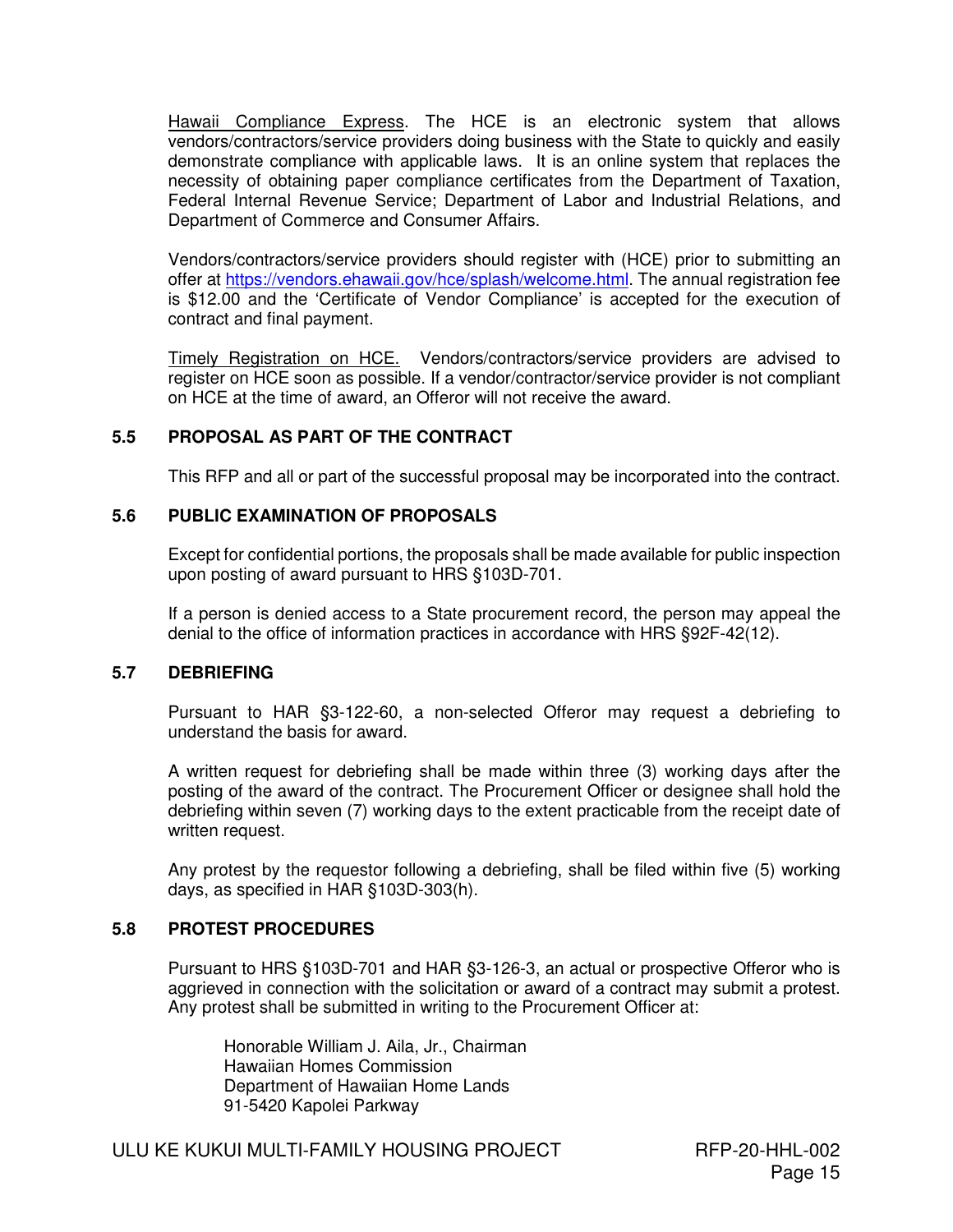Kapolei, Hawaii 96707

A protest shall be submitted in writing within five (5) working days after the aggrieved person knows or should have known of the facts giving rise thereto; provided that a protest based upon the content of the solicitation shall be submitted in writing prior to the date set for receipt of offers. Further provided that a protest of an award or proposed award shall be submitted within five (5) working days after the posting of award or if requested, within five (5) working days after the PO's debriefing was completed.

The notice of award, if any, resulting from this solicitation shall be posted on the Hawaii Awards & Notices Data System (HANDS), which is available on the SPO website: https://hands.ehawaii.gov/hands/awards.

#### **5.9 APPROVALS**

Any agreement arising out of this offer may be subject to the approval of the Department of the Attorney General, and to all further approvals, including the approval of the Governor, as required by statute, regulation, rule, order, or other directive.

#### **5.10 CONTRACT EXECUTION**

 Successful Offeror receiving award shall enter into a formal written Development Agreement in the form as in Exhibit I.

 No work is to be undertaken by the Contractor prior to the effective date of contract. The State of Hawaii is not liable for any work, contract, costs, expenses, loss of profits, or any damages whatsoever incurred by the Contractor prior to the official starting date.

If an option to extend is mutually agreed upon, the Contractor shall be required to execute a supplement to the contract for the additional extension period.

### **5.11 INSURANCE**

5.11.1 Prior to the contract start date, the Contractor shall procure at its sole expense and maintain insurance coverage acceptable to the State in full force and effect throughout the term of the Contract. The Contractor shall provide proof of insurance for the following minimum insurance coverage(s) and limit(s) in order to be awarded a contract. The type of insurance coverage is listed as follows:

| Insurance Coverage                                                               | Minimum Policy Limits                                                                                                                                                      |
|----------------------------------------------------------------------------------|----------------------------------------------------------------------------------------------------------------------------------------------------------------------------|
| General Liability Insurance<br>(occurrence form)                                 | \$2,000,000.00 in the aggregate for<br>property damage; \$1,000,000.00 per<br>occurrence for injuries to or death of any<br>one person in any accident in the<br>aggregate |
| Automobile Insurance (covering<br>all owned, non-owned and hired<br>automobiles) | Bodily Injury: \$1,000,000 per person and<br>\$1,000,000 per occurrence.                                                                                                   |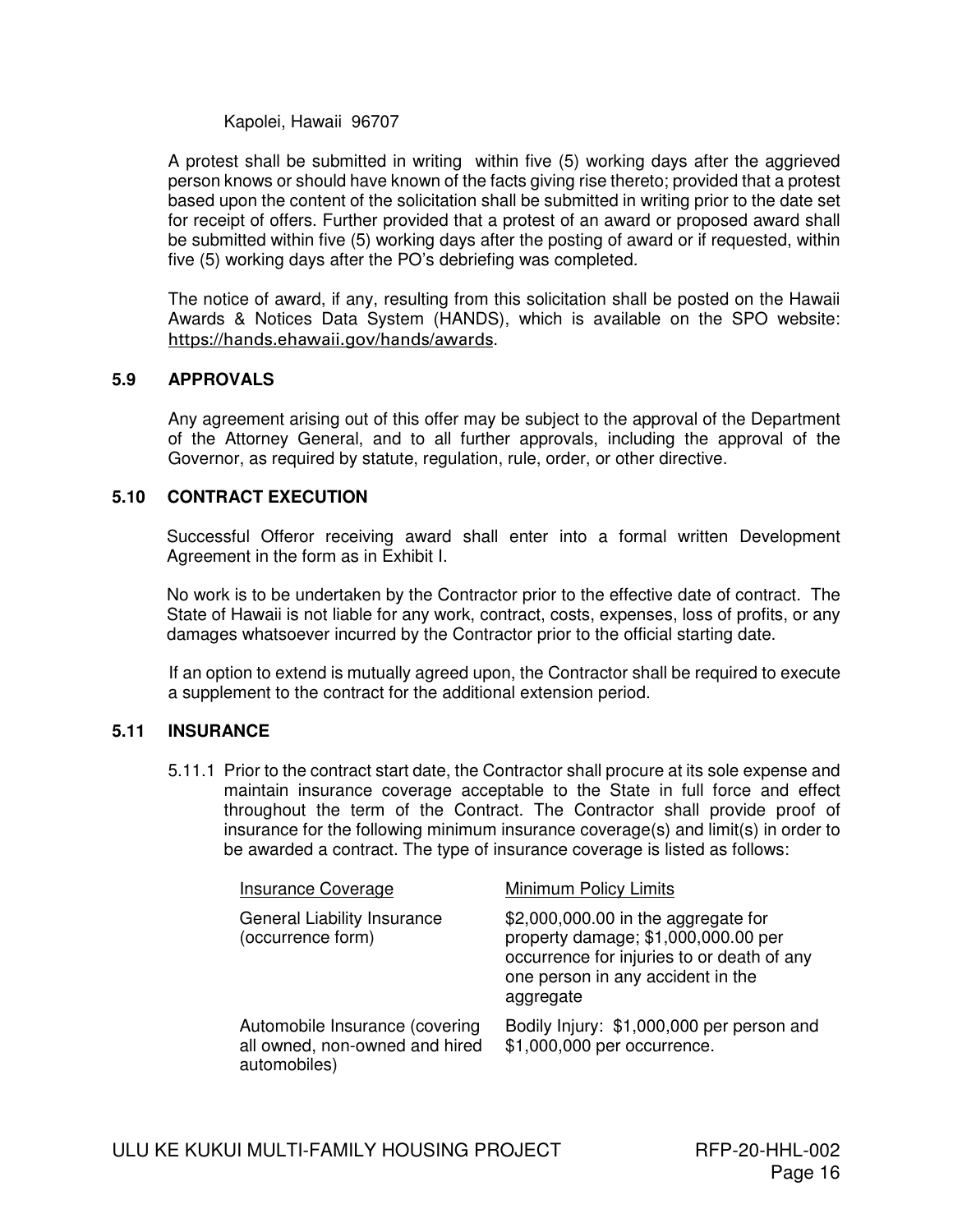|                                                                                                 | Property Damage: \$1,000,000 per<br>accident or combined single limit of<br>\$2,000,000.                                                                                                                                                                                                   |
|-------------------------------------------------------------------------------------------------|--------------------------------------------------------------------------------------------------------------------------------------------------------------------------------------------------------------------------------------------------------------------------------------------|
| <b>Workers' Compensation</b><br>(statutory limit is required by<br>laws of the State of Hawaii) | Insurance to include Employer's Liability.<br>Both such coverages shall apply to all<br>employees of the CONTRACTOR and, in<br>case any sub-Contractor fails to provide<br>adequate similar protection for all his<br>employees, to all employees of sub-<br>Contractors.                  |
| <b>Professional Liability (Errors</b><br>and Omissions)                                         | \$1,000,000 per claim; \$2,000,000 annual<br>aggregate.                                                                                                                                                                                                                                    |
|                                                                                                 | If the Self-Insured Retention (SIR) or<br>Deductible (Errors and Omissions)<br>exceeds \$25,000, the State of Hawaii<br>reserves the right, but not the obligation, to<br>review and request a copy of<br><b>CONTRACTOR's most recent annual</b><br>report or audited financial statement. |

The insurance policies shall be in a form and substance including amounts of coverage, acceptable to DHHL.

Contractor shall furnish DHHL with insurance policies and/or certificates, which shall name DHHL as an additional insured. Such insurance policies shall provide that the insurance company shall give DHHL no less than thirty (30) days prior written notice of any termination or cancellation of such insurance policies.

Contractor acknowledges notice that it is free to procure all required insurance policies, from any insurance company authorized to do business in the state of Hawaii, pursuant to chapter 479, Hawaii revised statutes.

- 5.11.2 The Contractor shall deposit with the DHHL, on or before the effective date of the Contract, certificate(s) of insurance necessary to satisfy the DHHL that the provisions of the Contract have been complied with, and to keep such insurance in effect and provide the certificate(s) of insurance to the DHHL during the entire term of the Contract. Upon request by the DHHL, the Contractor shall furnish a copy of the policy or policies.
- 5.11.3 The Contractor will immediately provide written notice to the DHHL should any of the insurance policies evidenced on its Certificate of Insurance form be cancelled, limited in scope, or not renewed upon expiration.
- 5.11.4 The certificates of insurance shall contain the following clauses:
	- 1. "The State of Hawaii is added as an additional insured as respects to operations performed for the State of Hawaii."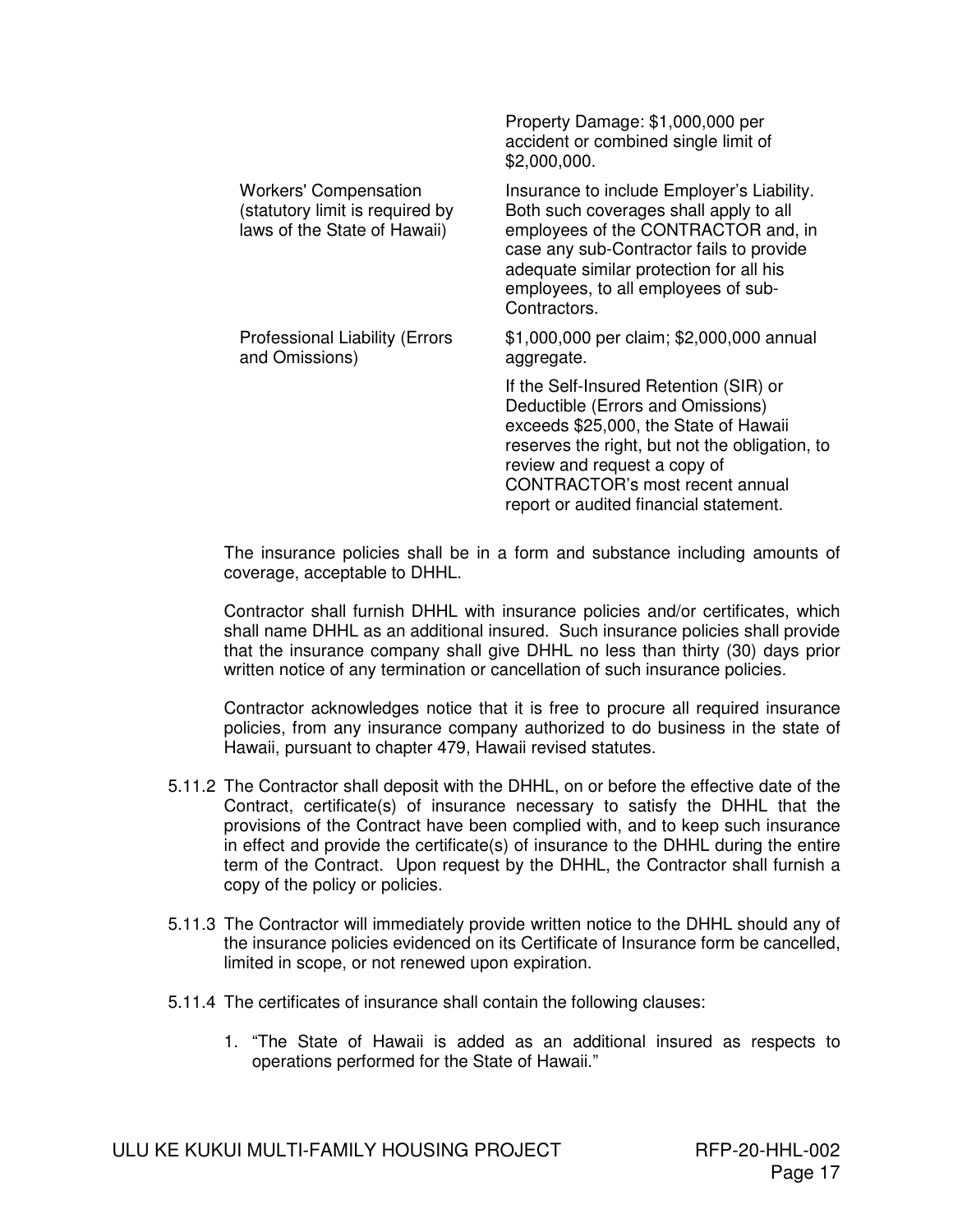- 2. "It is agreed that any insurance maintained by the State of Hawaii will apply in excess of, and not contribute with, insurance provided by this policy."
- 5.11.5. Failure of the Contractor to provide and keep in force such insurance shall constitute a material default under the Contract, entitling the State to exercise any or all of the remedies provided in the Contract (including without limitation terminating the Contract). The procuring of any required policy or policies of insurance shall not be construed to limit the Contractor's liability hereunder, or to fulfill the indemnification provisions of the Contract. Notwithstanding said policy or policies of insurance, the Contractor shall be responsible for the full and total amount of any damage, injury, or loss caused by the Contractor's negligence or neglect in the provision of services under the Contract.

### **5.12 REQUIREMENTS FOR PERFORMANCE AND PAYMENT BONDS**

A performance and payment bond or certificate thereof provided by the construction contractor will be required before commencing construction of any improvement on the demised premises (Exhibit E).

### **5.13 PAYMENT**

If the requirement for subsidies by DHHL are proposed and accepted, incremental payments shall be made to the awarded Contractor on a quarterly basis, upon receipt of reports that meet the expectations of the RFP. The submittal of quarterly reports shall be in accordance with the Development Agreement.

### **5.14 CONTRACT INVALIDATION**

 If any provision of this contract is found to be invalid, such invalidation will not be construed to invalidate the entire contract.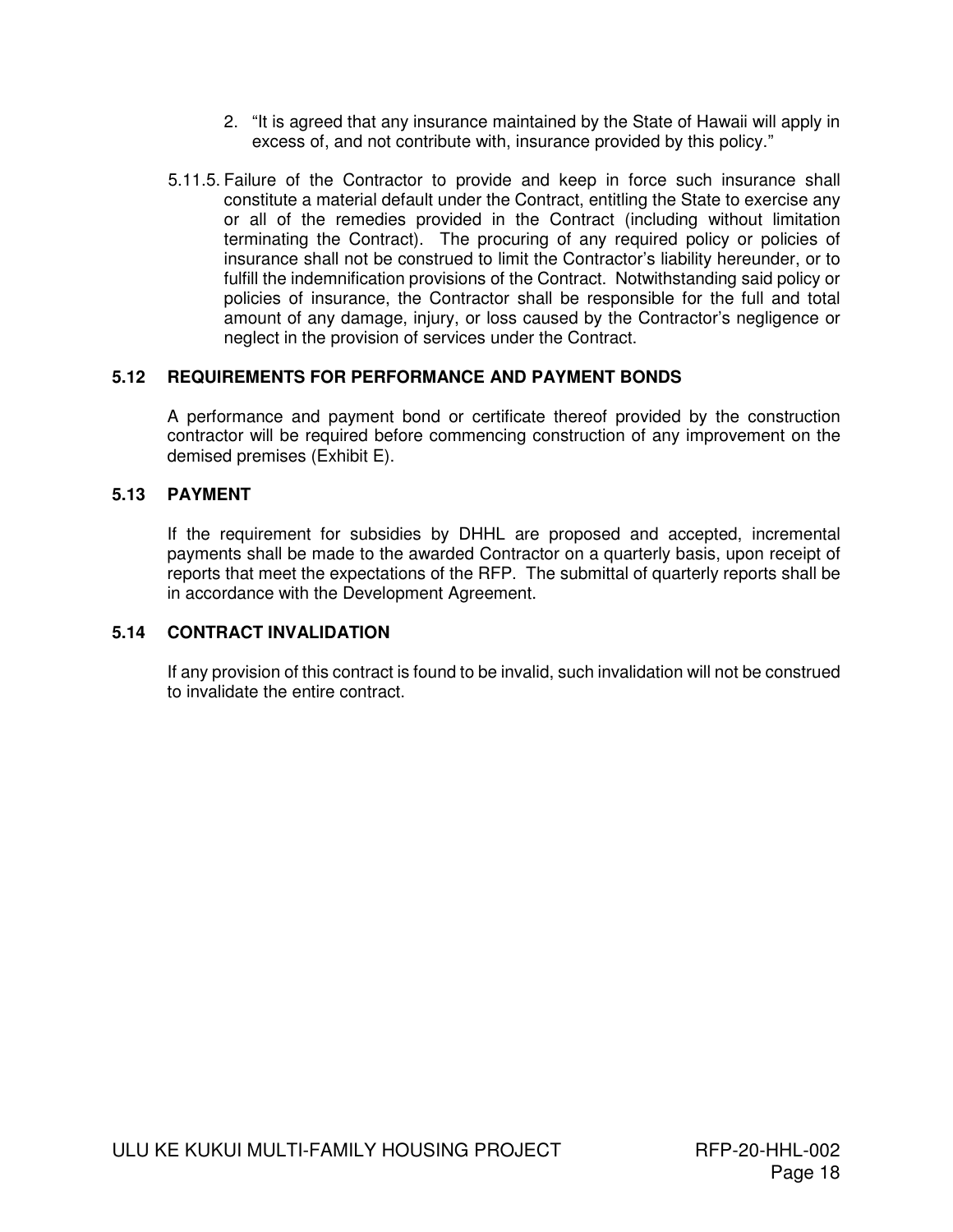#### **SECTION SIX**

#### **SPECIAL PROVISIONS**

#### **6.1 OFFER GUARANTY**

A proposal security deposit is required for this RFP. Subject to the exceptions in Section 3-122-223(d) HAR, proposals that are not accompanied by proposal security are nonresponsive.

Proposal security shall be one of the following:

a. Surety bid bond underwritten by a company licensed to issue bonds in this State which shall be substantially in the form of the Surety Bid Bond (Exhibit A on Exhibit E, BOND FORMS); or

b. Legal Tender; or

c. Certificate of Deposit; credit union share certificate; or cashier's, treasurer's, teller's or official check drawn by, or a certified check accepted by, and payable on demand to the State by a bank, a savings institution, or credit union insured by the Federal Deposit Insurance Corporation or the National Credit Union Administration.

(a) These instruments may be utilized only to a maximum of \$100,000 (one hundred thousand dollars).

(b) If the required security or bond amount totals over \$100,000 (one hundred thousand dollars), more than one instrument not exceeding \$100,000 (one hundred thousand dollars) each and issued by different financial institutions shall be accepted.

(c) CAUTION - Offerors are cautioned that certificates of deposit or share certificates with an early withdrawal penalty must have a face value sufficient to cover the maximum penalty amount in addition to the proposal guaranty requirement. If the certificate is made out to two names, the certificate must be assigned unconditionally to the Chairman.

The proposal security shall be in an amount equal to at least five percent (5%) of the estimated cost of renovations.

If the Offeror is a corporation, evidence in the form of a corporate resolution, authorizing the corporate representative to execute the bond must be submitted with the proposal. If the Offeror is a partnership, all partners must sign the bond or evidence in the form of a partnership agreement must be submitted showing the authority of the partner.

If the Offeror is a joint-venture, all parties to the joint-venture must sign the bond; provided, that one party to the joint-venture may sign on behalf of the joint-venture if evidence in the form of a joint-venture agreement or power of attorney, is submitted showing the authority of the signatory to sign the bond on behalf of the joint-venture.